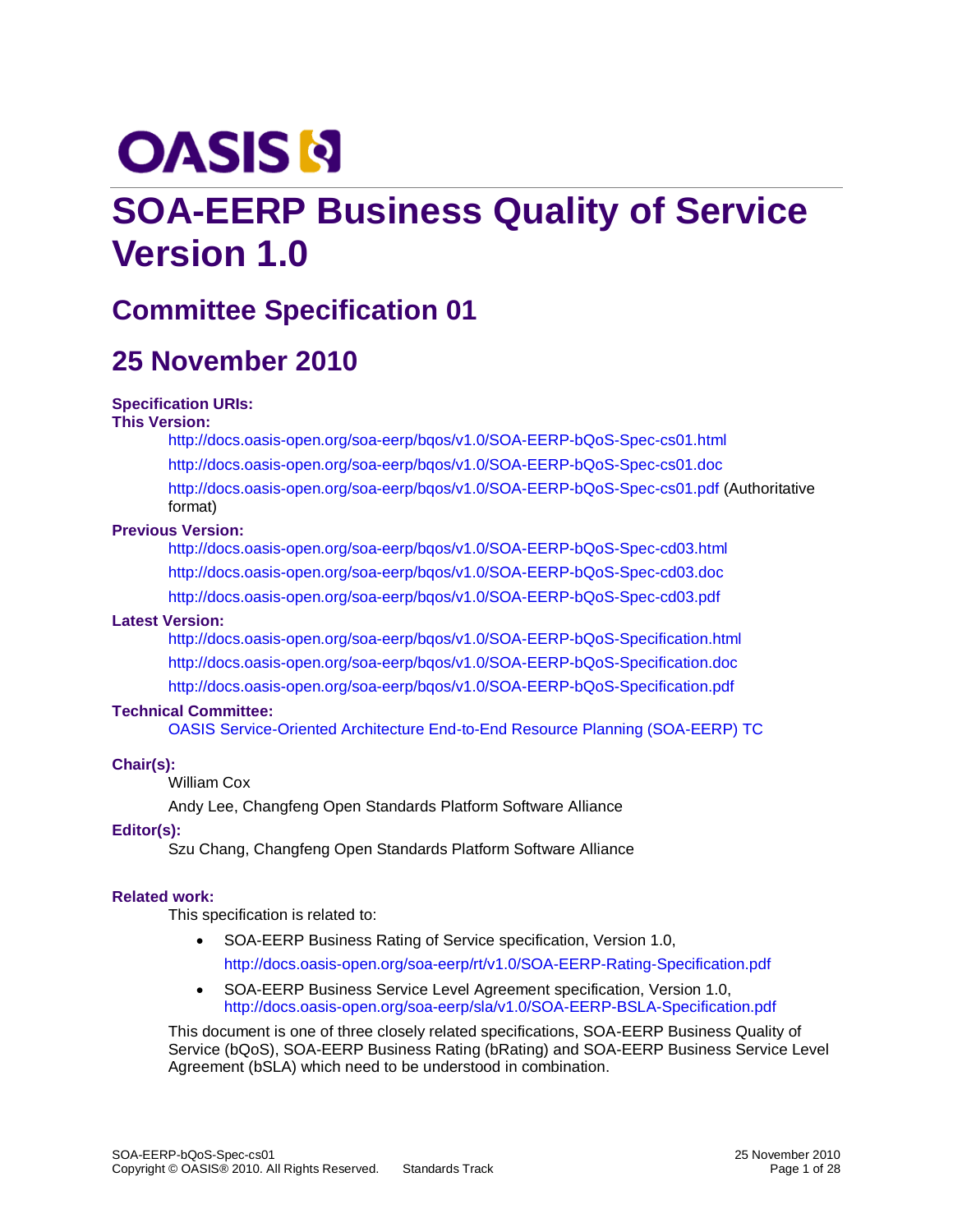#### **Declared XML Namespace(s):**

<http://docs.oasis-open.org/ns/soa-eerp/bqos/200903>

#### **Abstract:**

This document specifies the XML vocabulary for business quality of service (bQoS), one of three Specifications for end-to-end resource planning (EERP). Business quality of service describes the business-related characteristics or attributes of a service.

#### **Status:**

This document was last revised by the SOA-EERP TC on the above date. The level of approval is also listed above. Check the "Latest Version" or "Latest Approved Version" location noted above for possible later revisions of this document.

Technical Committee members should send comments on this specification to the Technical Committee's email list. Others should send comments to the Technical Committee by using the "Send A Comment" button on the Technical Committee's web page at [http://www.oasis](http://www.oasis-open.org/committees/soa-eerp/)[open.org/committees/soa-eerp/.](http://www.oasis-open.org/committees/soa-eerp/)

For information on whether any patents have been disclosed that may be essential to implementing this specification, and any offers of patent licensing terms, please refer to the Intellectual Property Rights section of the Technical Committee web page [\(http://www.oasis](http://www.oasis-open.org/committees/soa-eerp/ipr.php)[open.org/committees/soa-eerp/ipr.php\)](http://www.oasis-open.org/committees/soa-eerp/ipr.php).

The non-normative errata page for this specification is located at [http://www.oasis](http://www.oasis-open.org/committees/soa-eerp/)[open.org/committees/soa-eerp/.](http://www.oasis-open.org/committees/soa-eerp/)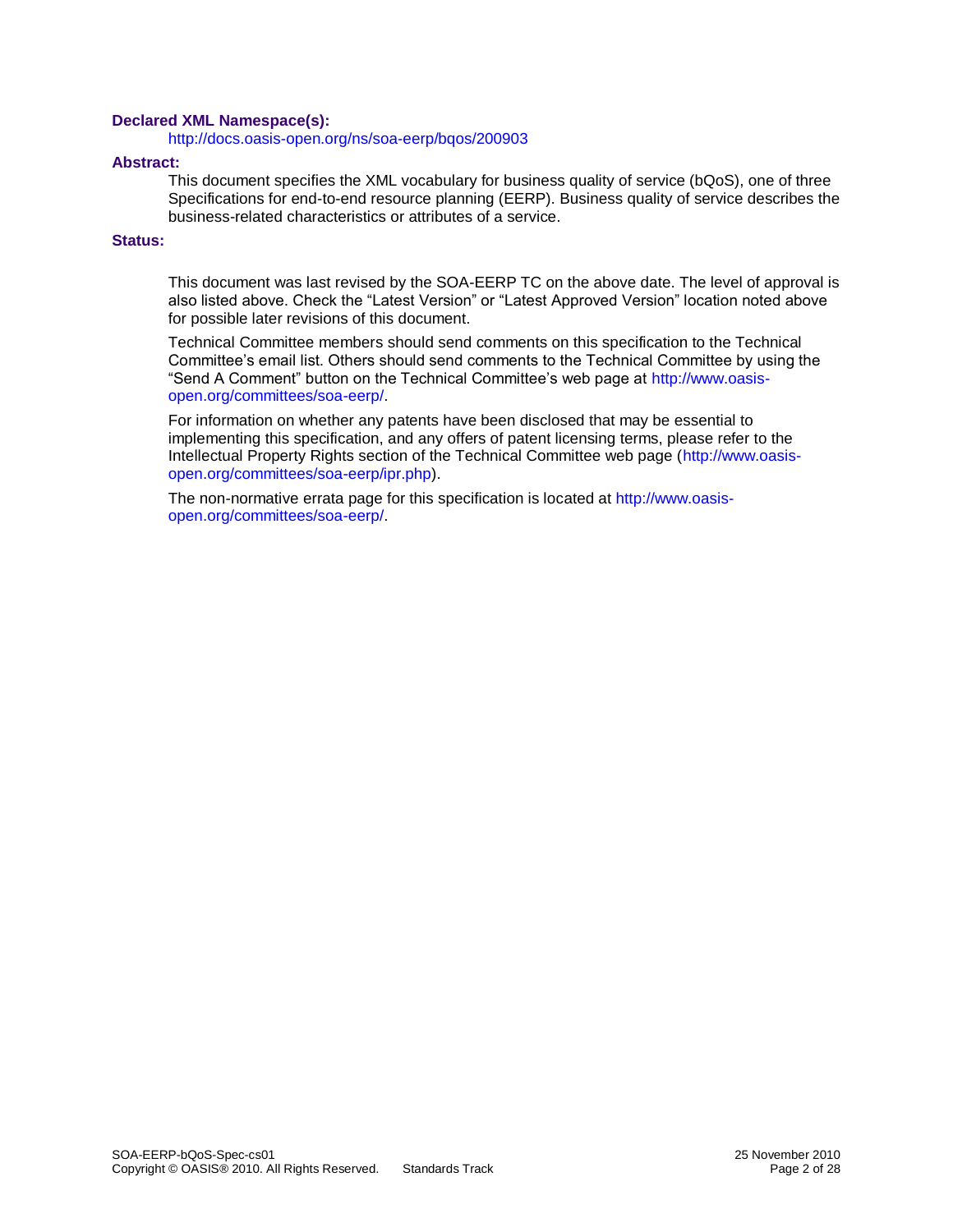# **Notices**

Copyright © OASIS® 2010. All Rights Reserved.

All capitalized terms in the following text have the meanings assigned to them in the OASIS Intellectual Property Rights Policy (the "OASIS IPR Policy"). The full Policy may be found at the OASIS website.

This document and translations of it may be copied and furnished to others, and derivative works that comment on or otherwise explain it or assist in its implementation may be prepared, copied, published, and distributed, in whole or in part, without restriction of any kind, provided that the above copyright notice and this section are included on all such copies and derivative works. However, this document itself may not be modified in any way, including by removing the copyright notice or references to OASIS, except as needed for the purpose of developing any document or deliverable produced by an OASIS Technical Committee (in which case the rules applicable to copyrights, as set forth in the OASIS IPR Policy, must be followed) or as required to translate it into languages other than English.

The limited permissions granted above are perpetual and will not be revoked by OASIS or its successors or assigns.

This document and the information contained herein is provided on an "AS IS" basis and OASIS DISCLAIMS ALL WARRANTIES, EXPRESS OR IMPLIED, INCLUDING BUT NOT LIMITED TO ANY WARRANTY THAT THE USE OF THE INFORMATION HEREIN WILL NOT INFRINGE ANY OWNERSHIP RIGHTS OR ANY IMPLIED WARRANTIES OF MERCHANTABILITY OR FITNESS FOR A PARTICULAR PURPOSE.

OASIS requests that any OASIS Party or any other party that believes it has patent claims that would necessarily be infringed by implementations of this OASIS Committee Specification or OASIS Standard, to notify OASIS TC Administrator and provide an indication of its willingness to grant patent licenses to such patent claims in a manner consistent with the IPR Mode of the OASIS Technical Committee that produced this specification.

OASIS invites any party to contact the OASIS TC Administrator if it is aware of a claim of ownership of any patent claims that would necessarily be infringed by implementations of this specification by a patent holder that is not willing to provide a license to such patent claims in a manner consistent with the IPR Mode of the OASIS Technical Committee that produced this specification. OASIS may include such claims on its website, but disclaims any obligation to do so.

OASIS takes no position regarding the validity or scope of any intellectual property or other rights that might be claimed to pertain to the implementation or use of the technology described in this document or the extent to which any license under such rights might or might not be available; neither does it represent that it has made any effort to identify any such rights. Information on OASIS' procedures with respect to rights in any document or deliverable produced by an OASIS Technical Committee can be found on the OASIS website. Copies of claims of rights made available for publication and any assurances of licenses to be made available, or the result of an attempt made to obtain a general license or permission for the use of such proprietary rights by implementers or users of this OASIS Committee Specification or OASIS Standard, can be obtained from the OASIS TC Administrator. OASIS makes no representation that any information or list of intellectual property rights will at any time be complete, or that any claims in such list are, in fact, Essential Claims.

The names "OASIS", "SOA-EERP", "EERP-bQoS", and "bQos" are trademarks of OASIS, the owner and developer of this specification, and should be used only to refer to the organization and its official outputs. OASIS welcomes reference to, and implementation and use of, specifications, while reserving the right to enforce its marks against misleading uses. Please see<http://www.oasis-open.org/who/trademark.php> for above guidance.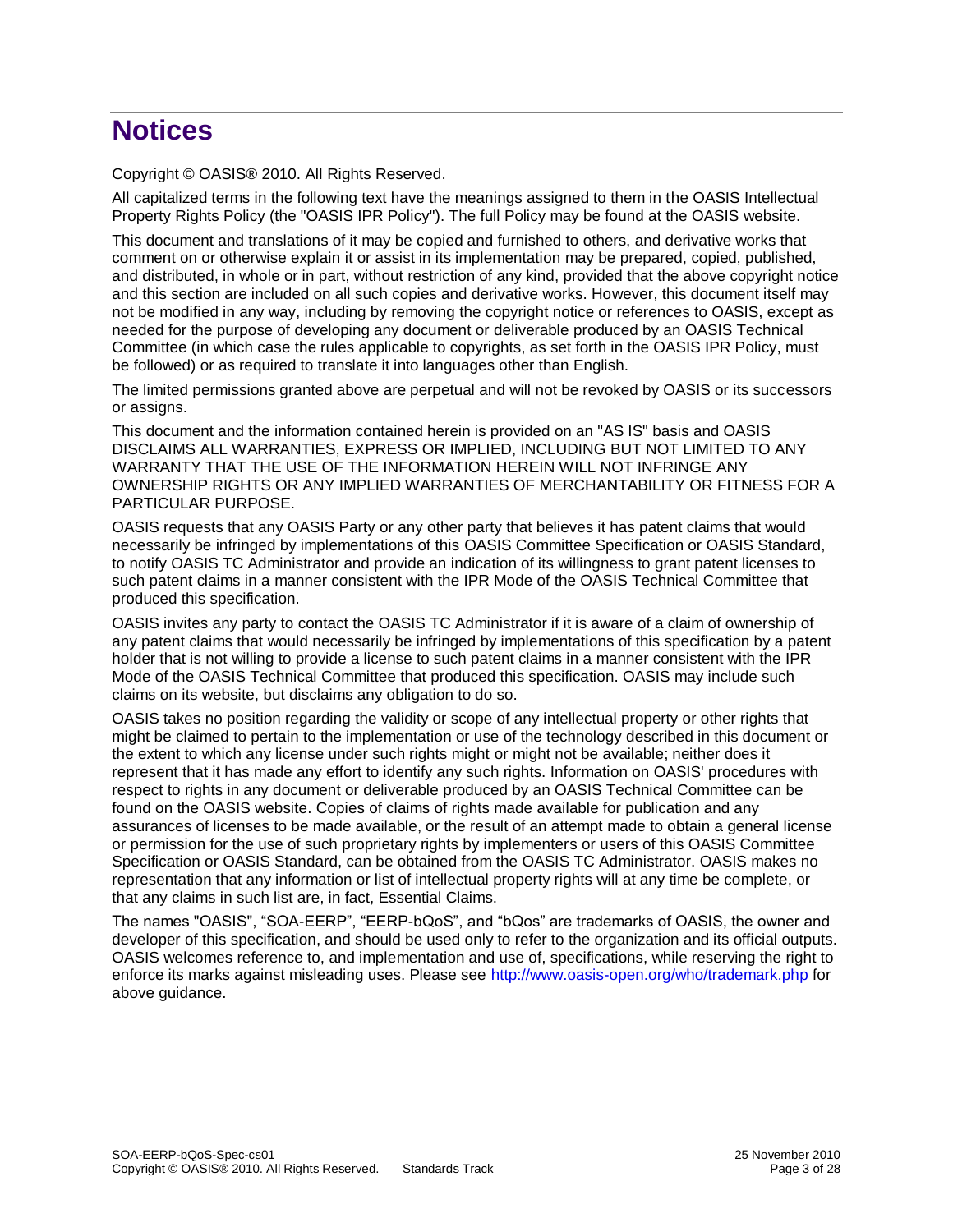# **Table of Contents**

| 2  |  |
|----|--|
|    |  |
|    |  |
|    |  |
| 3  |  |
| 4  |  |
| 5  |  |
| 6  |  |
|    |  |
|    |  |
| 7  |  |
| А. |  |
| В. |  |
| C. |  |
| D. |  |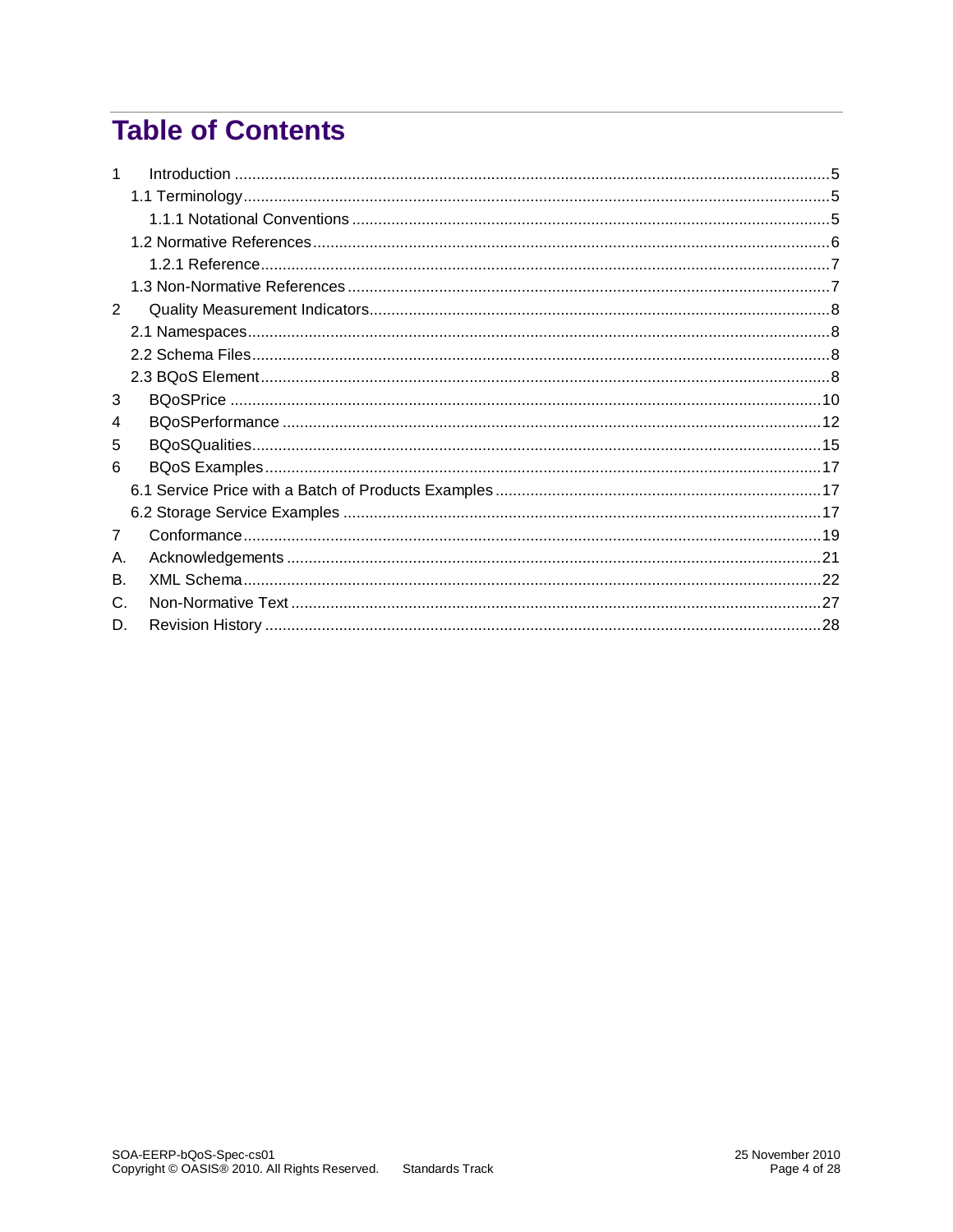# <span id="page-4-0"></span>**1 Introduction**

This document is the specification for Business Quality of Service (bQoS) for End-to-End Resource

 Planning (EERP), an XML vocabulary by which a business application may communicate selected characteristics of the service it provides.

 According to OASIS Reference Model for Service Oriented Architecture [SOA-RM], the Service Oriented Architecture (SOA) is a paradigm for organizing and utilizing distributed capabilities that may be under the control of different ownership domains. The service within SOA is a mechanism to enable access to one or more capabilities, where the access is provided using a prescribed interface and is exercised consistent with constraints and policies as specified by the service description. This specification further defines the Business Quality of Service for the services that is defined in SOA-RM, within the EERP technology. The applications of this specification are any kind of business services, and they are not 12 limited to only Web Services.

- EERP applies the well-known technique for service discovery and optimization in a novel way to improve business results. It models the business process and the range of potential services, and then guides the
- selection and deployment of services based on the end-to-end business value.

Modeling the business characteristics of a service is a prerequisite for estimating the business value of

the process that uses those services. The business characteristics of the service defined in this bQoS

 specification will enable EERP to determine the varieties of optimization to be supported, and to select optimal end-to-end solution.

In contrast to the QoS in the software/IT world, where the message is network/system oriented

measurement indicates that deals with network performance and system availability, the contents of

bQoS in this specification is business oriented measurement indicators that deals with business

characteristics of a service, such as price, performance, and quality.

### <span id="page-4-1"></span>**1.1 Terminology**

 The key words "MUST", "MUST NOT", "REQUIRED", "SHALL", "SHALL NOT", "SHOULD", "SHOULD NOT", "RECOMMENDED", "MAY", and "OPTIONAL" in this document are to be interpreted as described in **[\[RFC2119\]](#page-5-1)**.

### <span id="page-4-2"></span>**1.1.1 Notational Conventions**

This specification uses the following syntax to define outlines for detailed elements:

- 30 The syntax appears as an XML instance, but values in italics indicate data types instead of literal values.
- Characters are appended to elements and attributes to indicate cardinality:

o "?" (0 or 1)

- o "\*" (0 or more)
- o "+" (1 or more)
- The character "|" is used to indicate a choice between alternatives.
- **•** The characters "(" and ")" are used to indicate that contained items are to be treated as a group with respect to cardinality or choice.
- The characters "[" and "]" are used to call out references and property names.
- Ellipses (i.e., "...") indicate points of extensibility. Additional children and/or attributes MAY be added at the indicated extension points but MUST NOT contradict the semantics of the parent and/or owner, respectively. By default, if a receiver does not recognize an extension, the receiver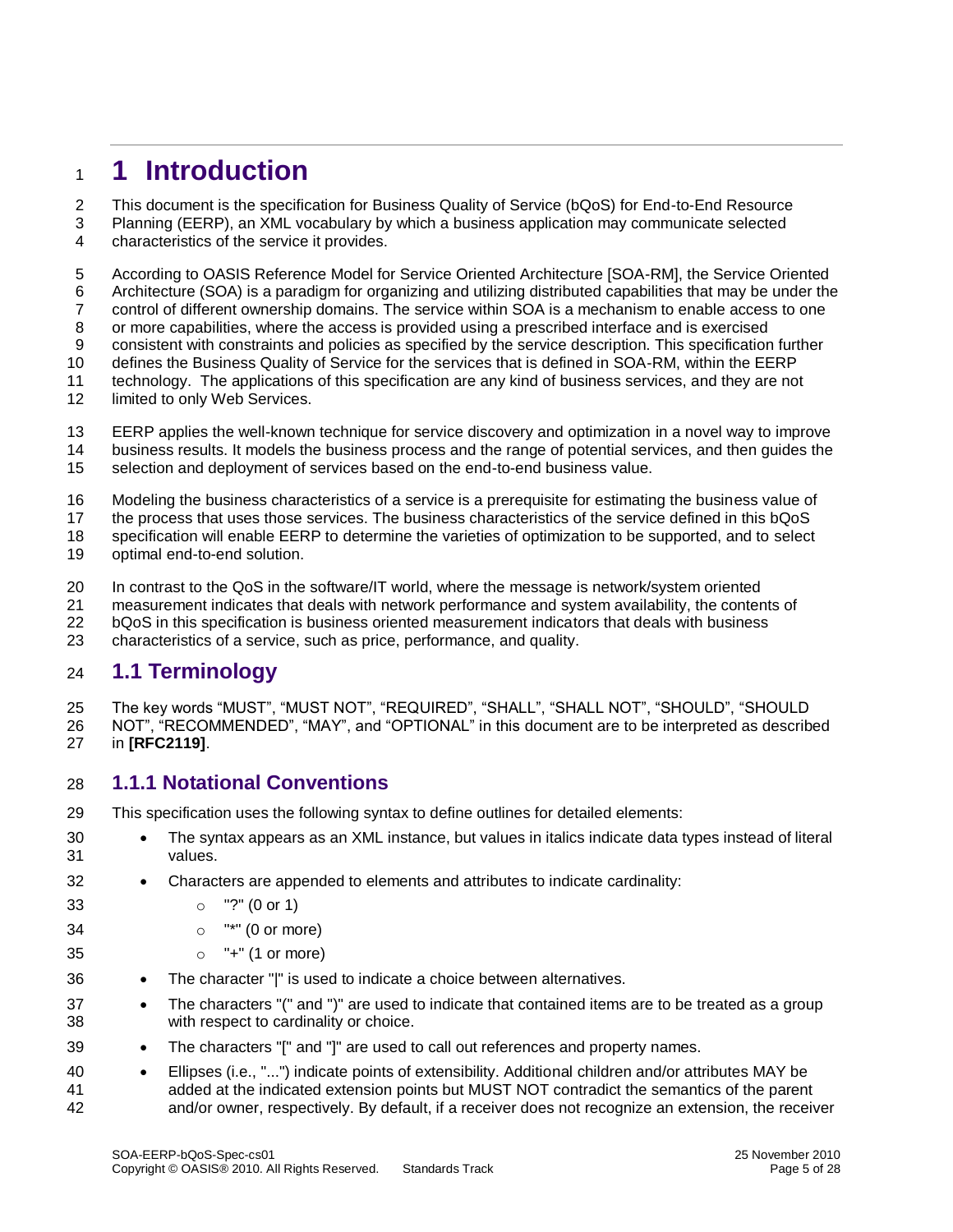- SHOULD ignore the extension; exceptions to this processing rule, if any, are clearly indicated below.
- XML namespace prefixes (see Table 1) are used to indicate the namespace of the element being defined.
- Elements and Attributes defined by this specification are referred to in the text of this document using XPath 1.0 expressions. Extensibility points are referred to using an extended version of this syntax:
- 49 An element extensibility point is referred to using {any} in place of the element name. This indicates that any element name can be used, from any namespace other than the namespace of this specification.
- 52 An attribute extensibility point is referred to using @{any} in place of the attribute name. This indicates that any attribute name can be used, from any namespace other than the namespace of this specification.
- Extensibility points in the exemplar may not be described in the corresponding text.

### <span id="page-5-0"></span>**1.2 Normative References**

<span id="page-5-4"></span><span id="page-5-3"></span><span id="page-5-2"></span><span id="page-5-1"></span>

| 57<br>58       | [RFC2119]     | S. Bradner, Key words for use in RFCs to Indicate Requirement Levels,<br>http://www.ietf.org/rfc/rfc2119.txt, IETF RFC 2119, March 1997.                             |
|----------------|---------------|----------------------------------------------------------------------------------------------------------------------------------------------------------------------|
| 59             | [SOAP]        | W3C Note, "SOAP: Simple Object Access Protocol 1.1", 08 May 2000.                                                                                                    |
| 60             |               | http://www.w3.org/TR/2000/NOTE-SOAP-20000508/                                                                                                                        |
| 61<br>62       | [SOAP12]      | W3C Recommendation, "SOAP 1.2 Part 1: Messaging Framework", 24 June<br>2003.                                                                                         |
| 63             |               | http://www.w3.org/TR/2003/REC-soap12-part1-20030624/                                                                                                                 |
| 64<br>65<br>66 | [URI]         | T. Berners-Lee, R. Fielding, L. Masinter, "Uniform Resource Identifiers (URI):<br>Generic Syntax", RFC 3986, MIT/LCS, Day Software, Adobe Systems, January<br>2005.  |
| 67             |               | http://www.ietf.org/rfc/rfc3986.txt                                                                                                                                  |
| 68             | [UBL-20]      | OASIS Standard, "Universal Business Language (UBL) v2.0", 12 December 2006                                                                                           |
| 69             |               | http://docs.oasis-open.org/ubl/os-UBL-2.0/UBL-2.0.pdf                                                                                                                |
| 70<br>71       | [UBL-20-cbc]  | Universal Business Language (UBL) v2.0, Common Basic Components, October<br>2006                                                                                     |
| 72             |               | http://docs.oasis-open.org/ubl/os-UBL-2.0/xsd/common/UBL-                                                                                                            |
| 73             |               | CommonBasicComponents-2.0.xsd                                                                                                                                        |
| 74             | [UBL-20-udt]  | Universal Business Language (UBL) v2.0. Unqualified Data Type, February 2005                                                                                         |
| 75             |               | http://docs.oasis-open.org/ubl/os-UBL-                                                                                                                               |
| 76             |               | 2.0/xsd/common/UnqualifiedDataTypeSchemaModule-2.0.xsd                                                                                                               |
| 77<br>78       | [XML-Schema1] | W3C Recommendation, "XML Schema Part 1: Structures Second Edition", 28<br>October 2004.                                                                              |
| 79             |               | http://www.w3.org/TR/2004/REC-xmlschema-1-20041028/                                                                                                                  |
| 80<br>81       | [XML-Schema2] | W3C Recommendation, "XML Schema Part 2: Datatypes Second Edition", 28<br>October 2004.                                                                               |
| 82             |               | http://www.w3.org/TR/2004/REC-xmlschema-2-20041028/                                                                                                                  |
| 83<br>84<br>85 | [ISO8601]     | ISO Standard 8601:2004(E), "Data elements and interchange formats -<br>Information interchange - Representation of dates and times", Third edition,<br>December 2004 |
| 86<br>87       |               | http://www.iso.org/iso/iso_catalogue/catalogue_tc/catalogue_detail.htm?csnumb<br>er=40874                                                                            |
| 88<br>89       | [CEFACT]      | CEFACT - Core components specifications, Recommendation 9 January<br>1996.                                                                                           |
| 90             |               | http://www.unece.org/cefact/recommendations/rec09/rec09_ecetrd203.pdf                                                                                                |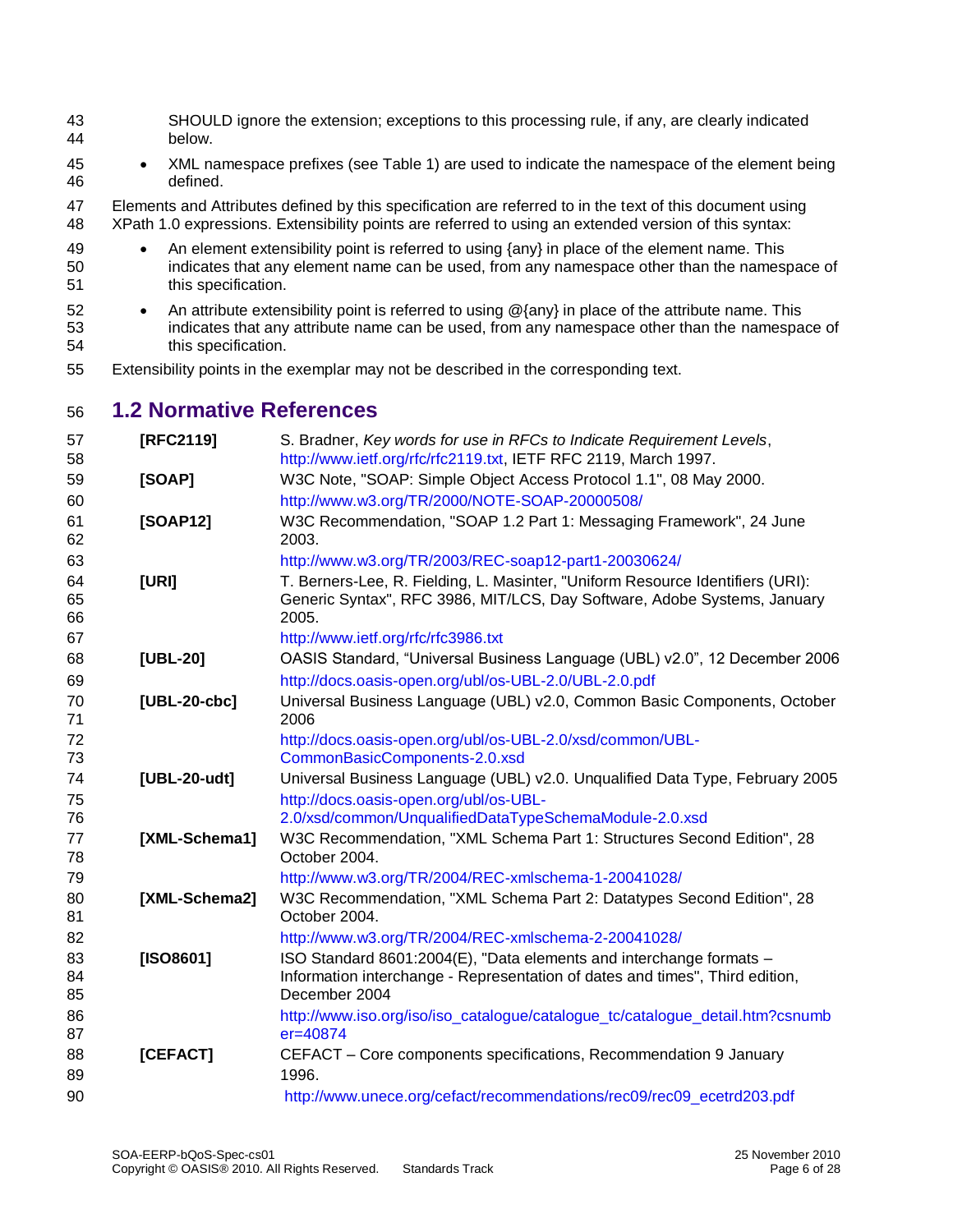| 91<br>92 | <b>ISOA-RMI</b> | OASIS Standard. "OASIS Reference Model for Service Oriented Architecture<br>1.0", 12 October 2006 |
|----------|-----------------|---------------------------------------------------------------------------------------------------|
| 93       |                 | http://docs.oasis-open.org/soa-rm/v1.0/soa-rm.pdf                                                 |

### <span id="page-6-0"></span>**1.2.1 Reference**

- 95 In this document reference is made to some basic elements and data types in [UBL 2.0,](#page-5-2) in the following schema:
- **•** UBL 2.0 Common Basic Components [\[UBL-20-cbc\]](#page-5-3), UBL-CommonBasicComponents-2.0.xsd
- **•** UBL 2.0 Unqualified Data Type [\[UBL-20-udt\]](#page-5-4), UnqualifiedDataTypeSchemaModule-2.0.xsd
- 

 This specification is designed to work with the general Web Services framework including WSDL service 101 descriptions, and [SOAP](#page-6-1) message structure and message processing model. The XML vocabulary 102 defined in bQoS should be applicable to any version of [SOAP.](#page-6-1)

### <span id="page-6-1"></span>**1.3 Non-Normative References**

None.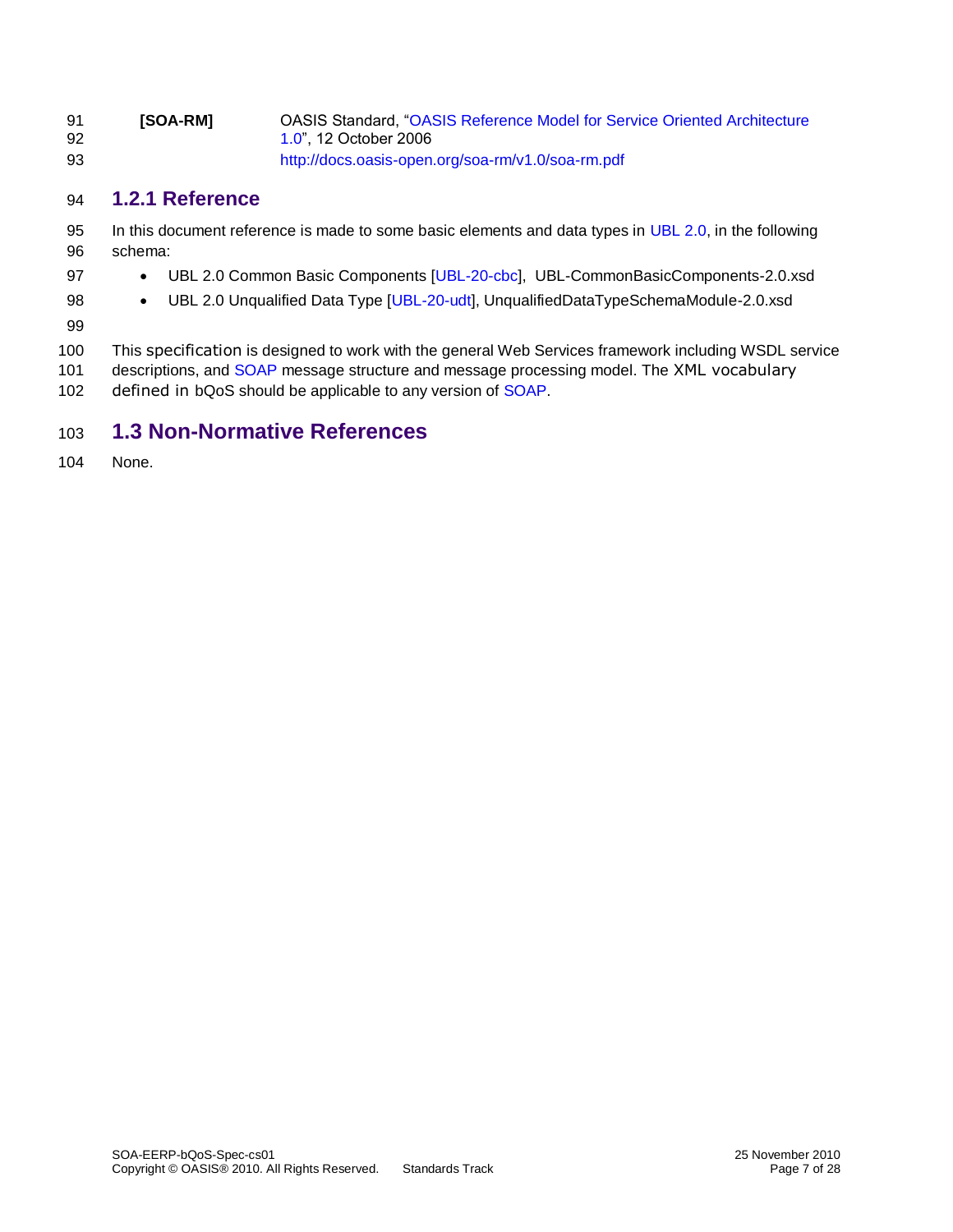# <span id="page-7-0"></span><sup>105</sup> **2 Quality Measurement Indicators**

106 The Business Quality of Service (bQoS) of the XML vocabulary is defined in XML Schema format that 107 defines many quality measurement indicators.

### <span id="page-7-1"></span>108 **2.1 Namespaces**

109 The XML namespace URI that MUST be used by implementations of this specification is:

110 http://docs.oasis-open.org/ns/soa-eerp/bqos/200903

- 111 Table 1 lists XML namespaces that are used in this specification. The choice of any namespace prefix is
- 112 arbitrary and not semantically significant.
- 113 *Table 1: Prefixes and XML Namespaces used in this specification.*

| <b>Prefix</b>   | <b>Namespace</b>                                                            | Specification(s)                |
|-----------------|-----------------------------------------------------------------------------|---------------------------------|
| S               | http://schemas.xmlsoap.org/soap/envelope/                                   | <b>SOAP1</b>                    |
| S <sub>12</sub> | http://www.w3.org/2003/05/soap-envelope                                     | <b>[SOAP12]</b>                 |
| xsd             | http://www.w3.org/2001/XMLSchema                                            | [XML-Schema1],<br>[XML-Schema2] |
| cbc             | urn:oasis:names:specification:ubl:schema:xsd:CommonBasicComponents-2        | $[UBL-20-cbc]$                  |
| udt             | urn:un:unece:uncefact:data:specification:UnqualifiedDataTypesSchemaModule:2 | [UBL-20-udt]                    |
| ccts            | urn:un:unece:uncefact:documentation:2                                       | $[UBL-20]$                      |
| bqos            | http://docs.oasis-open.org/ns/soa-eerp/bqos/200903                          | <b>This</b><br>specification    |

### <span id="page-7-2"></span>114 **2.2 Schema Files**

- 115 A normative copy of the XML Schema [\[XML-Schema1, XML-Schema2\]](#page-6-1) description for this specification 116 can be retrieved from the following address:
- 117 http://docs.oasis-open.org/soa-eerp/bqos/v1.0/EERP-bQoS-cd04.xsd

### <span id="page-7-3"></span>118 **2.3 BQoS Element**

- 119 The BQoS is the root element for the Business Quality of Service schema. It can have one or more of the 120 following elements:
- 121 BQoSPrice indicates price or cost for the service
- 122 BQoSPerformance indicates time to complete the service, or in the alternative, throughput and 123 latency.
- 124 BQoSQualities indicates additional properties and attributes.
- 125 Any additional elements for quality of service can be either:
- 126 **b Come Technical aspect such as service availability, accessibility, integrity, reliability, and** 127 security; or
- 128 **business aspects such as regulatory, geo location, operation hours, and payment** 129 methods.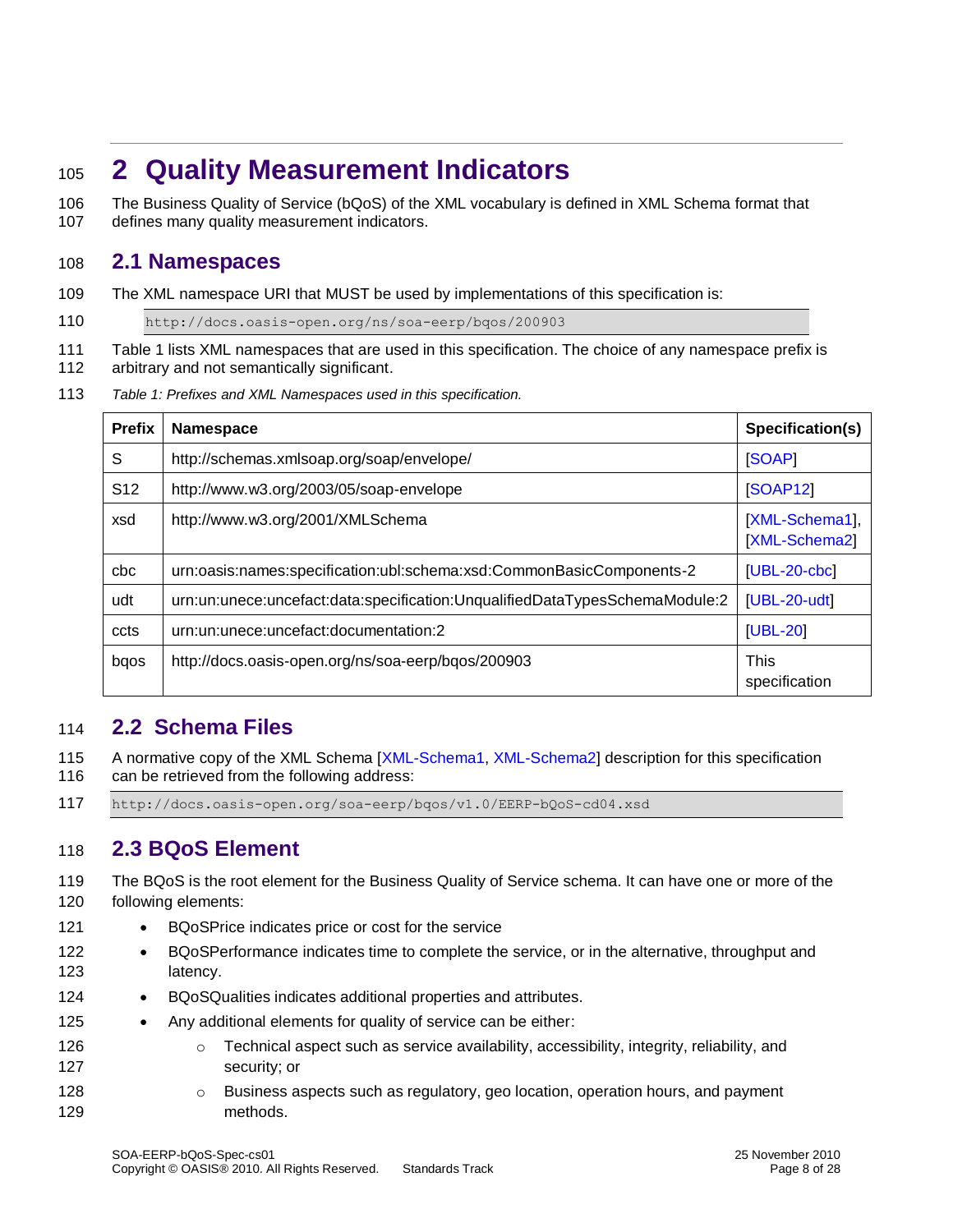| 130                                    | <b>Syntax</b>                                                                                                                                                                                                          |
|----------------------------------------|------------------------------------------------------------------------------------------------------------------------------------------------------------------------------------------------------------------------|
| 131<br>132<br>133<br>134<br>135<br>136 | <bgos: bqos="" xmlns:=""><br/><bgos:bqosprice>bgos:BQoSPriceType</bgos:bqosprice><br/><br/> bqos:BQoSPerformance  &gt;bqos:BQoSPerformanceType ?<br/><br/> <br> <br/> <br/> <br/> <br/> &lt;</br></bgos:>              |
| 137                                    | The following describes the attributes and elements listed in the schema outlined above:                                                                                                                               |
| 138                                    | /bqos:BQoS                                                                                                                                                                                                             |
| 139                                    | The root element for bQoS                                                                                                                                                                                              |
| 140                                    | /bqos:BQoS/bqos:BQoSPrice                                                                                                                                                                                              |
| 141<br>142                             | Price aspect of the service, including the price and other optional elements, see Section 3 for<br>more details.                                                                                                       |
| 143                                    | /bqos:BQoS/bqos:BQoSPrice/@{any}                                                                                                                                                                                       |
| 144<br>145<br>146                      | This is an extensibility mechanism to allow additional attributes, based on schemas, to be added<br>to the BQoSPrice element in the future. Unrecognized attributes MAY cause a fault or be silently<br>ignored.       |
| 147                                    | /bqos:BQoS/bqos:BQoSPerformance                                                                                                                                                                                        |
| 148<br>149<br>150                      | Performance aspect of the service that has time period for the time to complete the whole<br>service, the throughput for duration to complete number of jobs, or optional elements, see Section<br>4 for more details. |
| 151                                    | /bqos:BQoS/bqos:BQoSPerformance/@{any}                                                                                                                                                                                 |
| 152<br>153<br>154                      | This is an extensibility mechanism to allow additional attributes, based on schemas, to be added<br>to the BQoSPerformance element in the future. Unrecognized attributes MAY cause a fault or be<br>silently ignored. |
| 155                                    | /bqos:BQoS/bqos:BQoSQualities                                                                                                                                                                                          |
| 156<br>157                             | Quality aspect of the service that has additional properties and attributes to describe the quality of<br>the service, see Section 5 for more details.                                                                 |
| 158                                    | /bqos:BQoS/bqos:BQoSQualities/@{any}                                                                                                                                                                                   |
| 159<br>160<br>161                      | This is an extensibility mechanism to allow additional attributes, based on schemas, to be added<br>to the BQoSQualities element in the future. Unrecognized attributes MAY cause a fault or be<br>silently ignored.   |
| 162                                    | /bqos:BQoS/@{any}                                                                                                                                                                                                      |
| 163<br>164<br>165                      | This is an extensibility mechanism to allow additional attributes, based on schemas, to be added<br>to the BQoS element in the future. Unrecognized attributes MAY cause a fault or be silently<br>ignored.            |
| 166                                    | /bqos:BQoS/bqos:BQoSExtension                                                                                                                                                                                          |
| 167<br>168                             | BQoSExtension element is an optional element that keeps different (extensible) elements to be<br>specified in the future.                                                                                              |
| 169                                    | /bqos:BQoS/bqos:BQoSExtension/{any}                                                                                                                                                                                    |
| 170<br>171                             | This is an extensibility mechanism to allow different (extensible) elements to be specified in the<br>future. Unrecognized elements MAY cause a fault or be silently ignored.                                          |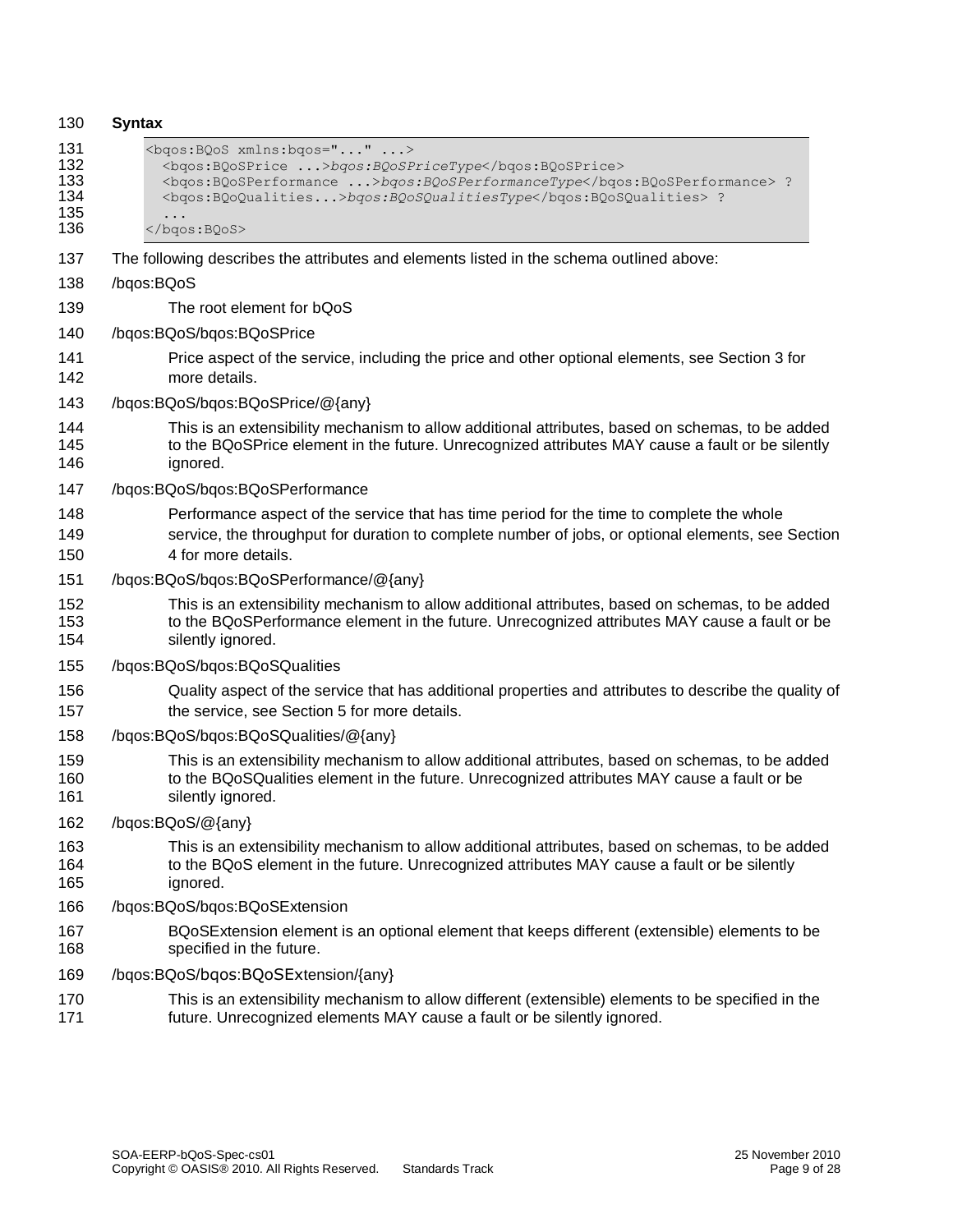# <span id="page-9-0"></span>**3 BQoSPrice**

 BQoSPrice, the Price element for bQoS, describes the price for the service. Price can be expressed in various ways.

- There SHOULD be one BQoSPrice element present in the business quality of service.
- **Syntax**

| 177<br>178<br>179<br>180<br>181<br>182<br>183<br>184<br>185 | <bgos: bgos="" bqosprice="" xmlns:=""><br/><bgos:price>bgos:PriceType<br/><bgos: <br="" unit="" unitcode="clm66411: UnitCodeContentType">&gt;cbc:BaseUnitMeasureType ?<br/><bgos: amount="" currencyid="&lt;br&gt;clm54217: CurrencyCodeContentType">cbc: AmountType<br/><br/></bgos:></bgos:></bgos:price></bgos:> |  |  |
|-------------------------------------------------------------|---------------------------------------------------------------------------------------------------------------------------------------------------------------------------------------------------------------------------------------------------------------------------------------------------------------------|--|--|
| 186                                                         | The following describes the attributes and elements listed in the schema outlined above:                                                                                                                                                                                                                            |  |  |
| 187                                                         | /bqos:BQoS/bqos:BQoSPrice                                                                                                                                                                                                                                                                                           |  |  |
| 188                                                         | Price aspects of the service, including the price and other optional elements                                                                                                                                                                                                                                       |  |  |
| 189                                                         | /bqos:BQoS/bqos:BQoSPrice/bqos:Price                                                                                                                                                                                                                                                                                |  |  |
| 190                                                         | Price element that represent the single price for BQoSPrice                                                                                                                                                                                                                                                         |  |  |
| 191                                                         | /bqos:BQoS/bqos:BQoSPrice/bqos:Price/bqos:Unit                                                                                                                                                                                                                                                                      |  |  |
| 192<br>193                                                  | Number of units is a optional element that includes the unit of measurement using<br>cbc:BaseUnitMeasureType                                                                                                                                                                                                        |  |  |
| 194                                                         | /bqos:BQoS/bqos:BQoSPrice/bqos:Price/bqos:Unit/@unitCode                                                                                                                                                                                                                                                            |  |  |
| 195<br>196<br>197                                           | Unit of measurement in cbc:BaseUnitMeasureType. It is a required attribute using<br>clm66411:unitCodeContentType,<br>xmlns:clm66411="urn:un:unece:uncefact:codelist:specification:66411:2001"                                                                                                                       |  |  |
| 198                                                         | /bqos:BQoS/bqos:BQoSPrice/bqos:Price/bqos:Amount                                                                                                                                                                                                                                                                    |  |  |
| 199<br>200                                                  | Amount is a required element in the Price element. It uses cbc: AmountType from UBL that has a<br>required currencyID attribute for currency code.                                                                                                                                                                  |  |  |
| 201                                                         | /bqos:BQoS/bqos:BQoSPrice/bqos:Price/bqos:Amount/@currencyID                                                                                                                                                                                                                                                        |  |  |
| 202<br>203<br>204                                           | Currency ID in cbc:AmountType. It is a required attribute using<br>clm54217:CurrencyCodeContentType,<br>xmlns:clm54217="urn:un:unece:uncefact:codelist:specification:54217:2001"                                                                                                                                    |  |  |
| 205                                                         | /bqos:BQoS/bqos:BQoSPrice/{any}                                                                                                                                                                                                                                                                                     |  |  |
| 206<br>207                                                  | This is an extensibility mechanism to allow different (extensible) price elements to be specified in<br>the future. Unrecognized elements MAY cause a fault or be silently ignored.                                                                                                                                 |  |  |
| 208                                                         | <b>Example</b>                                                                                                                                                                                                                                                                                                      |  |  |
| 209<br>210                                                  | The following non-normative example illustrates the use of bQoS price element. It describes 10 units for<br>price of \$171.50 US dollar:                                                                                                                                                                            |  |  |
| 211<br>212<br>213<br>214<br>215<br>216                      | (001) xml version="1.0" encoding="utf-8"?<br>$(002)$ <bqosprice xmlns=""><br/>(003)<br/><math>\langle \text{Price} \rangle</math><br/>(004)<br/><unit unitcode="EA">10</unit><br/>(005)<br/><amount currencyid="USD">171.50</amount><br/>(006)<br/></bqosprice>                                                     |  |  |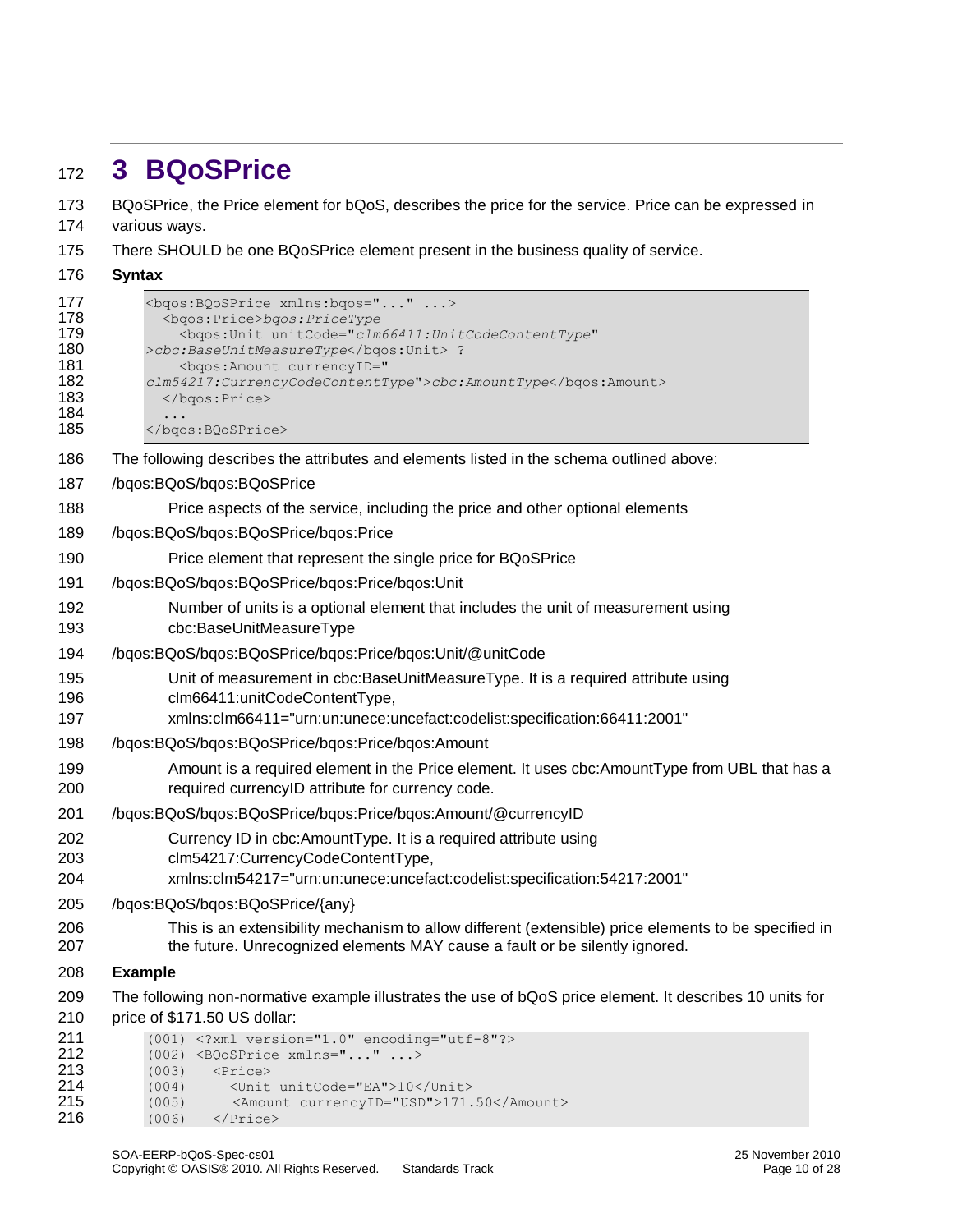217 (007) </BQoSPrice>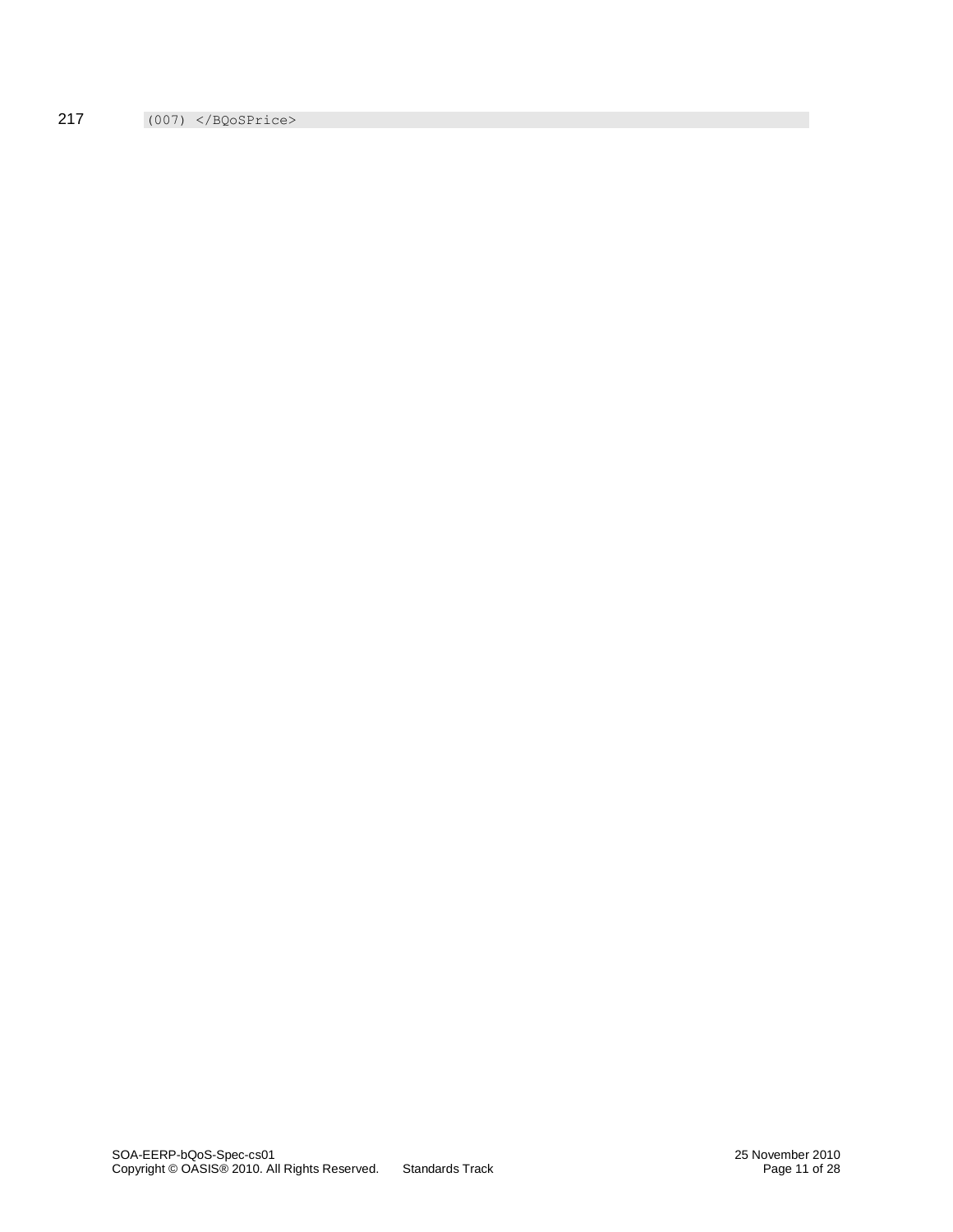# <span id="page-11-0"></span>**4 BQoSPerformance**

BQoSPerformance element for bQoS is the quality of service measured in the time to complete, or

- alternatively as throughput and latency.
- There MAY be zero or one BQoSPerformance element present in the business quality of service.
- **Syntax**

```
223 <br />
<br />
<br />
<br />
<br />
<br />
<br />
<br />
<br />
<br />
<br />
<br />
<br />
<br />
<br />
<br />
<br />
<br />
<br />
<br />
<br />
<br />
<br />
<br />
<br />
<br />
<br />
<br />
<br />
<br />
<br />
<
                    224 <bqos:TimePeriod ... >bqos:TimePeriodType
225 <br />
\leq >>
\leq + \leq + \leq + \leq + \leq + \leq + \leq + \leq + \leq + \leq + \leq + \leq + \leq + \leq + \leq + \leq + \leq + \leq + \leq + \leq + \leq + \leq + \leq + \leq + \leq + \226 unitCode="clm66411:UnitCodeContentType">cbc:DurationMeasureType</bqos:Duration
227 >
228 <bgos:Latency<br>229 unitCode=="clm664
                 229 unitCode=="clm66411:UnitCodeContentType">cbc:DurationMeasureType</bqos:Latency
230 > ?<br>231
                       231 <bqos:StartTime>udt:DateTimeType</bqos:StartTime> ?
232 </bgos:TimePeriod> |
233 <br />
<br />
<br />
<br />
<br />
<br />
<br />
<br />
<br />
<br />
<br />
<br />
<br />
<br />
<br />
<br />
<br />
<br />
<br />
<br />
<br />
<br />
<br />
<br />
<br />
<br />
<br />
<br />
<br />
<br />
<br />
<
                       234 <bqos:Quantity unitCode="clm66411:UnitCodeContentType"> ... 
235 </bgos:Quantity><br>236 <br/>
<br/>
<br/>bgos:Durati
236 <bqos:Duration unitCode="clm66411:UnitCodeContentType"> 
237 cbc:DurationMeasureType</bqos:Duration>
238 <bqos:Latency unitCode="clm66411:UnitCodeContentType"> 
                 239 cbc:DurationMeasureType</bqos:Latency> ?
240 </bgos:Throughput> |
241 ...<br>242 </bqc
                 </bgos:BQoSPerformance>
```
The following describes the attributes and elements listed in the schema outlined above:

- /bqos:BQoS/bqos:BQoSPerformance
- Performance aspect of the service that has time period for the time to complete the whole service 246 job, the throughput for duration to complete number of jobs, or an optional elements.
- /bqos:BQoS/bqos:BQoSPerformance/bqos:TimePeriod
- TimePeriod is the time period to complete the service, including the duration to complete the service, and optional elements for start time and latency.
- /bqos:BQoS/bqos:BQoSPerformance/bqos:TimePeriod/bqos:Duration
- Duration element is a required element in the TimePeriod element which is the duration to complete the service. It uses cbc:DurationMeasureType from UBL that has a required unitCode attribute for unit of measurement on the time.
- /bqos:BQoS/bqos:BQoSPerformance/bqos:TimePeriod/bqos:Duration/@unitCode
- Unit of measurement in cbc:BaseUnitMeasureType. It is a required attribute for the duration time, such as Second, Minute, Hour, Day, Week, etc, using clm66411:unitCodeContentType,
- xmlns:clm66411="urn:un:unece:uncefact:codelist:specification:66411:2001".
- /bqos:BQoS/bqos:BQoSPerformance/bqos:TimePeriod/bqos:StartTime
- StartTime is an optional element for the date and time to start the service. It uses udt:DateTimeType which is in UTC time format [ISO8601].
- /bqos:BQoS/bqos:BQoSPerformance/bqos:TimePeriod/bqos:Latency
- Latency is an optional element that describes the time delay before a service is expected to
- begin. It uses cbc:DurationMeasureType from UBL that has a required unitCode attribute for unit of measurement on the time.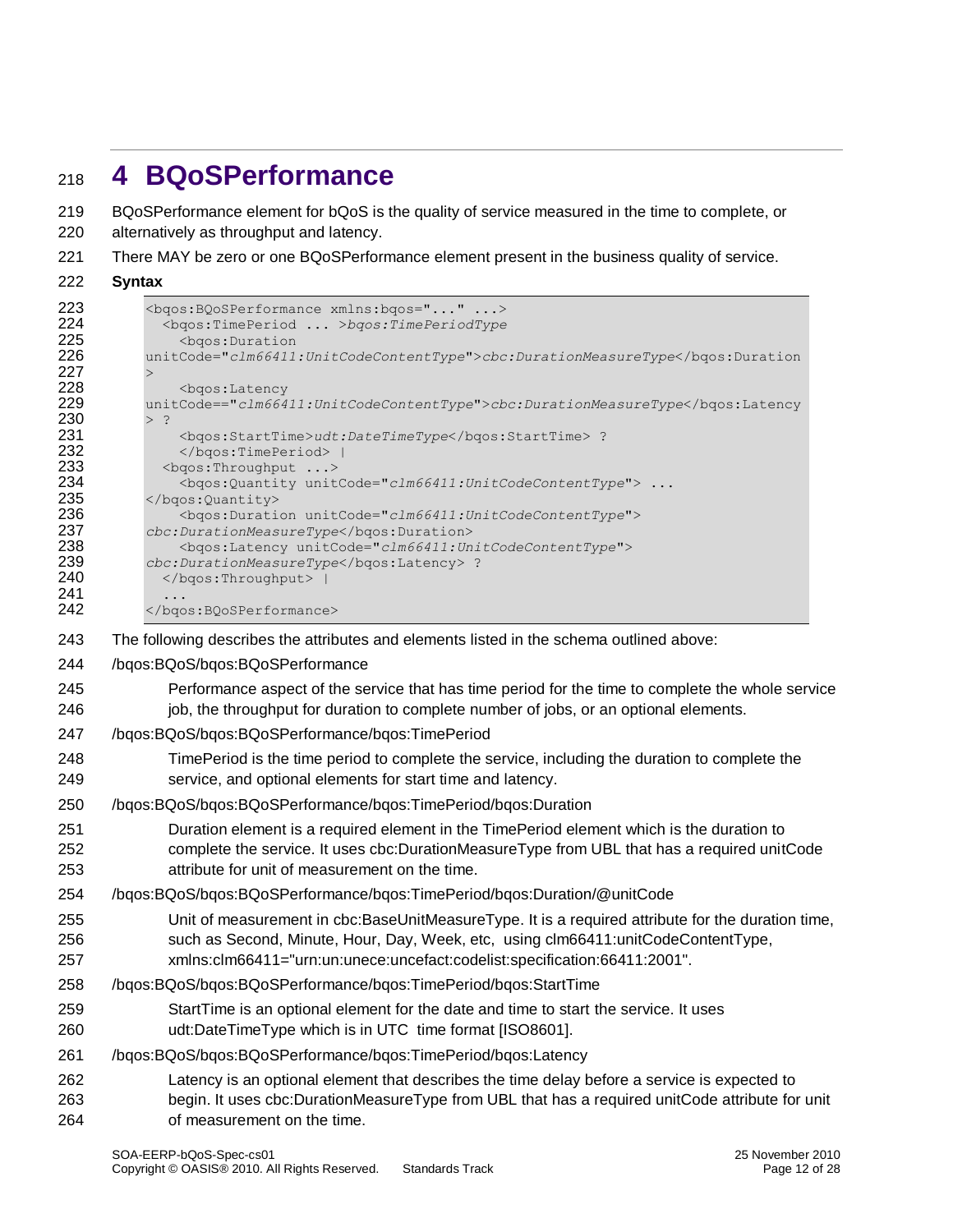| 265                                                         | /bqos:BQoS/bqos:BQoSPerformance/bqos:TimePeriod/bqos:Latency/@unitCode                                                                                                                                                                                                                   |
|-------------------------------------------------------------|------------------------------------------------------------------------------------------------------------------------------------------------------------------------------------------------------------------------------------------------------------------------------------------|
| 266<br>267<br>268                                           | Unit of measurement in cbc:BaseUnitMeasureType. It is a required attribute for the duration time,<br>such as Second, Minute, Hour, Day, Week, etc, using clm66411:unitCodeContentType,<br>xmlns:clm66411="urn:un:unece:uncefact:codelist:specification:66411:2001".                      |
| 269                                                         | /bqos:BQoS/bqos:BQoSPerformance/bqos:Throughput                                                                                                                                                                                                                                          |
| 270<br>271<br>272                                           | Throughput of the performance which is measured by is the amount of work that a service can<br>provide in a given time period. It includes the quantity of the item and the duration to complete the<br>work.                                                                            |
| 273                                                         | /bqos:BQoS/bqos:BQoSPerformance/bqos:Throughput/bqos:Duration                                                                                                                                                                                                                            |
| 274<br>275<br>276                                           | Duration element is a required element in the Throughput element. This is the duration to<br>complete the service. It uses cbc:DurationMeasureType from UBL that has a required unitCode<br>attribute for unit of measurement on the time.                                               |
| 277                                                         | /bqos:BQoS/bqos:BQoSPerformance/bqos:Throughput/bqos:Duration/@unitCode                                                                                                                                                                                                                  |
| 278<br>279<br>280                                           | Unit of measurement in cbc:BaseUnitMeasureType. It is a required attribute for the duration time,<br>such as Second, Minute, Hour, Day, Week, etc, using clm66411:unitCodeContentType,<br>xmlns:clm66411="urn:un:unece:uncefact:codelist:specification:66411:2001"                       |
| 281                                                         | /bqos:BQoS/bqos:BQoSPerformance/bqos:Throughput/bqos:Quantity                                                                                                                                                                                                                            |
| 282<br>283                                                  | Quantity is a required element in the Throughput element. It is the numbers for the throughput,<br>with an attribute of unit of measurement, such as EA, pounds, cubic-feet, etc.                                                                                                        |
| 284                                                         | /bqos:BQoS/bqos:BQoSPerformance/bqos:Throughput/bqos:Latency                                                                                                                                                                                                                             |
| 285<br>286<br>287                                           | Latency is an optional element for the time delay for starting the service. It uses<br>cbc:DurationMeasureType from UBL that has a required unitCode attribute for unit of<br>measurement on the time.                                                                                   |
| 288                                                         | /bqos:BQoS/bqos:BQoSPerformance/bqos:Throughput/bqos:Latency/@unitCode                                                                                                                                                                                                                   |
| 289<br>290<br>291                                           | Unit of measurement in cbc:BaseUnitMeasureType. It is a required attribute for the duration time,<br>such as Second, Minute, Hour, Day, Week, etc, using clm66411:unitCodeContentType,<br>xmlns:clm66411="urn:un:unece:uncefact:codelist:specification:66411:2001".                      |
| 292                                                         | /bqos:BQoS/bqos:BQoSPerformance/{any}                                                                                                                                                                                                                                                    |
| 293<br>294                                                  | This is an extensibility mechanism to allow different (extensible) performance or time elements to<br>be specified in the future. Unrecognized elements MAY cause a fault or be silently ignored.                                                                                        |
| 295                                                         | <b>Examples</b>                                                                                                                                                                                                                                                                          |
| 296<br>297                                                  | The following non-normative example illustrates the use of bQoS Performance element using the<br>Throughput element instead of TimePeriod element. It describes the throughput of 10 units per day:                                                                                      |
| 298<br>299<br>300<br>301<br>302<br>303<br>304<br>305<br>306 | (001) xml version="1.0" encoding="utf-8"?<br>(002) <bqosperformance xmlns=""><br/>(003)<br/><throughput><br/><duration unitcode="DAY">1</duration><br/>(004)<br/>(005)<br/><quantity unitcode="EA">10.0</quantity><br/>(006)<br/></throughput><br/><math>(007)</math> </bqosperformance> |
| 307<br>308<br>309<br>310                                    | The following non-normative example illustrates the use of bQoS Performance element using the<br>TimePeriod element. It describes the 8 hours of the duration, and can be started on October 17, 2009,<br>9:30:47.02 Zulu time:                                                          |
| 311                                                         | (001) xml version="1.0" encoding="utf-8"?                                                                                                                                                                                                                                                |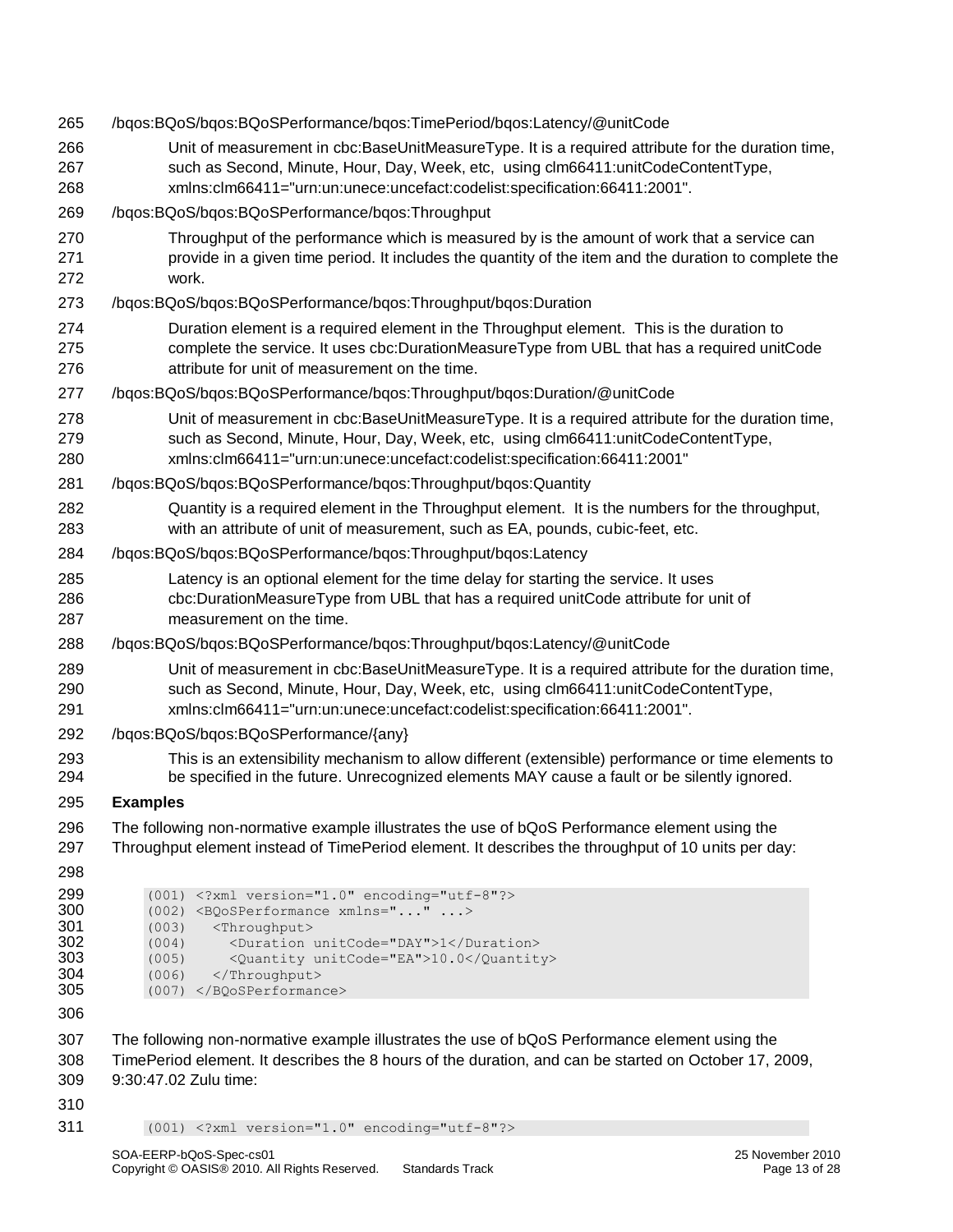| 312 |  | $(002)$ <boosperformance xmlns=""></boosperformance> |  |  |
|-----|--|------------------------------------------------------|--|--|
|-----|--|------------------------------------------------------|--|--|

- **313** (003) <TimePeriod><br> **314** (004) <Duration u<br> **315** (005) <StartTime>
- 314 (004) <Duration unitCode="HUR">8</Duration>
- 315 (005) <StartTime>2009-10-17T09:30:47.0Z</StartTime>
- 316 (006) </TimePeriod><br>317 (007) </RQoSPerformand
- 317 (007) </BQoSPerformance>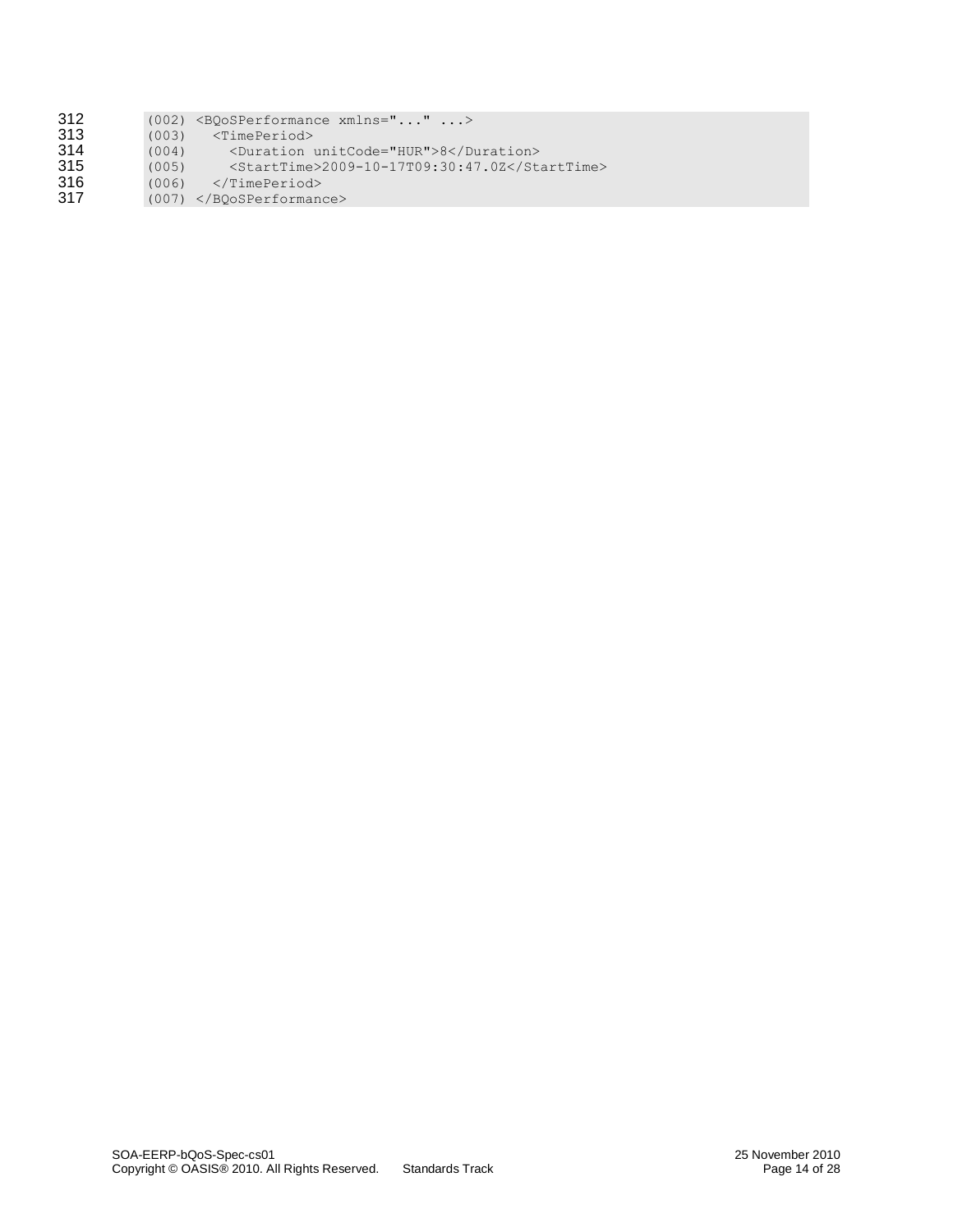# <span id="page-14-0"></span>**5 BQoSQualities**

 The BQoSQualities, the Quality elements for bQoS, describes additional properties and attributes for the service. While any quality name/value can be asserted by a Service Provider to represent the quality of the service, this specification is not addressing issues of namespace management for qualities beyond the three pre-defined EERP namespaces.

There SHOULD be zero or one BQoSQualities element present in the business quality of service.

#### **Syntax**

```
325 <bgos:BQoSQualities xmlns:bgos="..." ...>
326 <bqos:Property>bqos:PropertyType
327 <bqos:PropertyName ...>bqos:PropertyNameType</bqos:PropertyName>
                 328 <bqos:PropertyValue ...>bqos:PropertyValue</bqos:PropertyValue> ?
329 </bgos:Property> +
330 ...<br>331 </bgos:
          331 </bqos:BQoSQualities>
332 The following describes the attributes and elements listed in the schema outlined above:
333 /bqos:BQoS/bqos:BQoSQualities
334 Quality aspect of the service is measured in terms of additional properties and attributes. It has a 
335 list of property for BQoSQualities and other optional elements.
336 /bqos:BQoS/bqos:BQoSQualities/bqos:Property
337 Property element is for additional property or attribute for quality measurement of the service in 
338 bQoS that has name and value pair to describe the quality of the service.
339 /bqos:BQoS/bqos:BQoSQualities/bqos:PropertyName 
340 Property name is a required element for the name in the name and value pair in the Property 
341 element. It uses bqos:PropertyNameType which is a cbc:NamType from UBL that has a optional 
342 languageID attribute for language code. 
343 /bqos:BQoS/bqos:BQoSQualities/bqos:Property/bqos:PropertyName/@languageID 
344 Language ID is an optional attribute in the PropertyName element, using xsd:language type. The 
345 value can be those defined in urn:un:unece:uncefact:codelist:specification:5639:1988. 
346 /bqos:BQoS/bqos:BQoSQualities/bqos:Property/bqos:PropertyName/@{any}
347 This is an extensibility mechanism to allow additional attributes, based on schemas, to be added 
348 to the PropertyName element in the future. This can be the namespace and the format for the 
349 Property. Unrecognized attributes MAY cause a fault or be silently ignored. 
350 /bqos:BQoS/bqos:BQoSQualities/bqos:Property/bqos:PropertyValue 
351 The property value is an optional element for the value in the name and value pair in the Property 
352 element. It uses bqos:PropertyValueType which is a cbc:NamType from UBL that has a optional 
353 languageID attribute for language code. 
354 /bqos:BQoS/bqos:BQoSQualities/bqos:Property/bqos:PropertyValue/@languageID 
355 Language ID is an optional attribute in the PriceValue element, using xsd:language type. The 
356 value can be those defined in urn:un:unece:uncefact:codelist:specification:5639:1988.
```
/bqos:BQoS/bqos:BQoSQualities/bqos:Property/@{any}

 This is an extensibility mechanism to allow additional attributes, based on schemas, to be added to the Property element in the future. Unrecognized attributes MAY cause a fault or be silently ignored.

/bqos:BQoS/bqos:BQoSQualities/{any}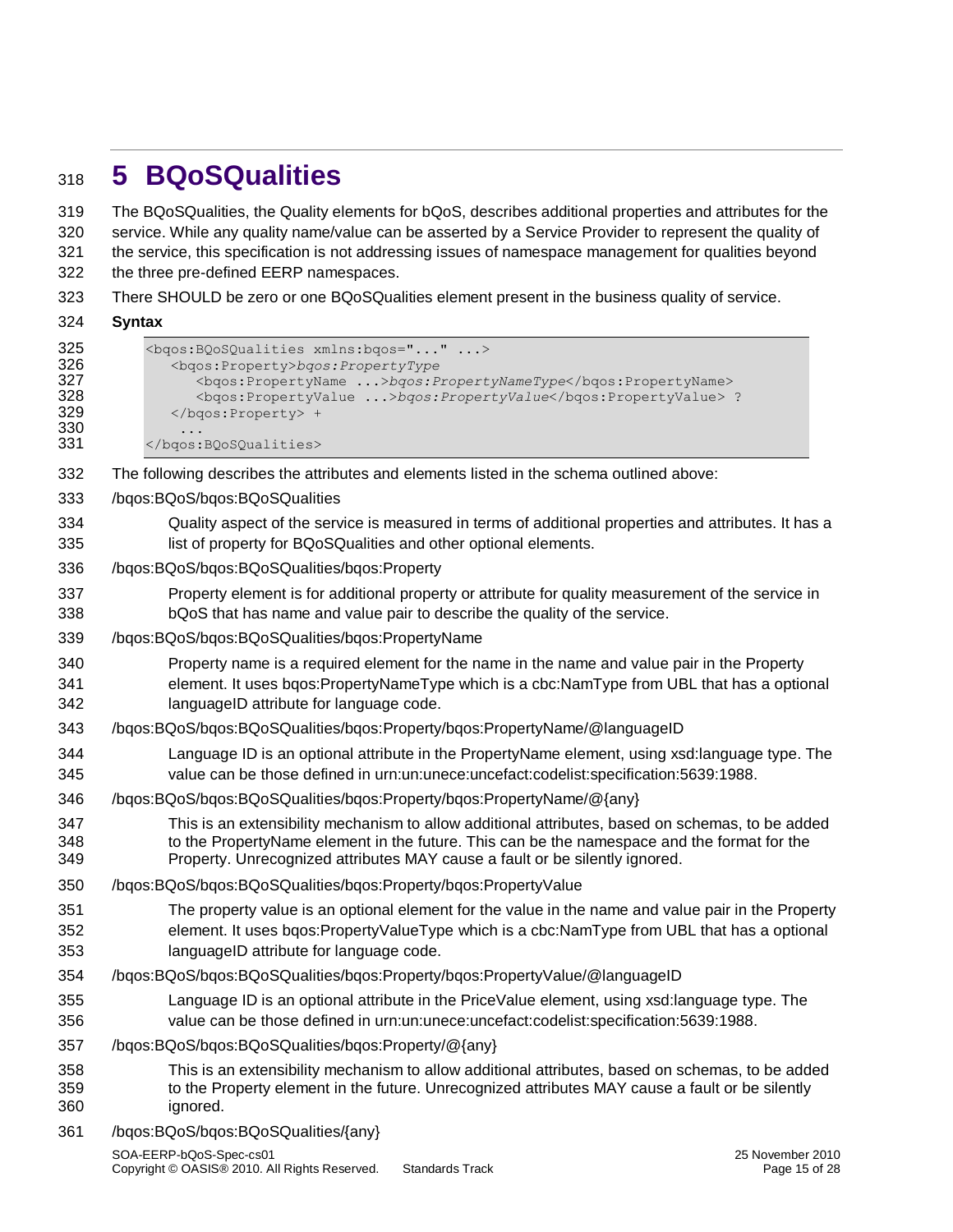This is an extensibility mechanism to allow different (extensible) properties or attribute elements to be specified in the future. Unrecognized elements MAY cause a fault or be silently ignored. For example, one or more /bqos:BQoS/bqos:BQoSQualities/Performance:QualityAssertion elements can be placed in here for the Service Provider to assert the specific Qualities of its services.

#### 367 **Example**

- 368 The following non-normative example illustrates the use of bQoS price element. It describes the Class is 369 Golden and it has "Network Connection" as additional property for this service:
- 370 (001) <?xml version="1.0" encoding="utf-8"?><br>371 (002) <Boosoualities xmlns="..." ...> 371 (002)  $\langle BQoSQualities xmlns="... " ... >$ <br>372 (003)  $\langle Property \rangle$ 372 (003) <Property><br>373 (004) <Propert 373 (004) <PropertyName languageID="EN">Class</PropertyName> 374 (005) <PropertyValue>Golden</PropertyValue> 375 (006) </Property><br>376 (003) <Property> (003) <Property> 377 (004) <PropertyName languageID="EN">Network Connection</PropertyName><br>378 (006) </Property> 378 (006) </Property><br>379 (007) </BOoSOualitie 379 (007) </BQoSQualities>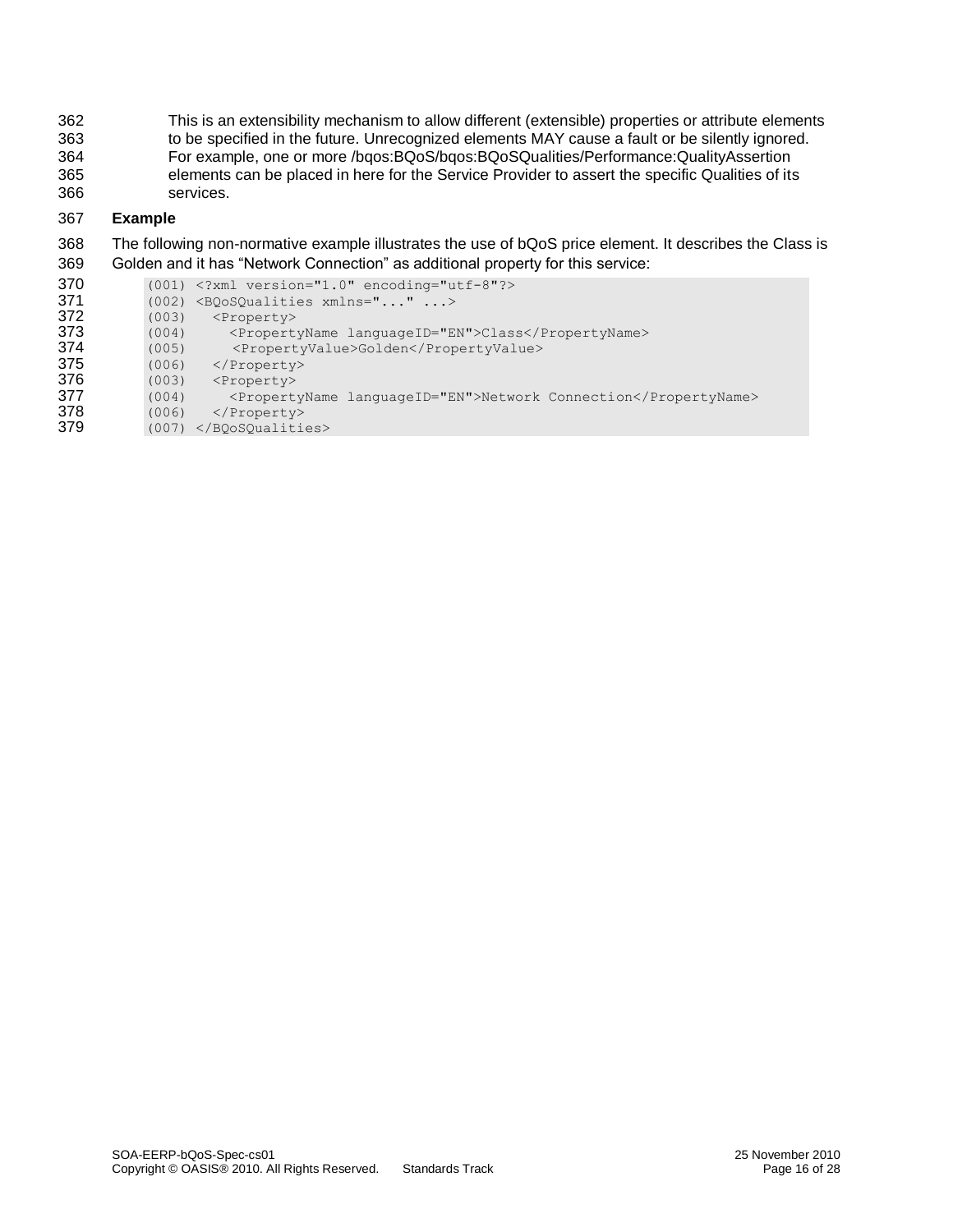# <span id="page-16-0"></span>**6 BQoS Examples**

The examples in this section are non-normative.

### <span id="page-16-1"></span>**6.1 Service Price with a Batch of Products Examples**

- This bQoS example will show the following quality indicators:
- 384 1. The service price is CNY 120000 per service, including 1000 gas-meters for one batch.
- 2. The throughput is usually 1 week or 7 days for the service. In another words, it will cost 1 week or 7 days to provide and delivery 1000 gas-meters as one batch of product.
- 387 387 3. The service has additional attributes to provide the IC card gas-meters integrated with iron IC-card box for the quality indicators.

#### **Example**

The following example illustrates the whole bQoS document for quality indicators:

| 391 | (1)  | xml version="1.0" encoding="UTF-8"?                                   |
|-----|------|-----------------------------------------------------------------------|
| 392 | (2)  | <bgos: bqos="" xmlns:=""></bgos:>                                     |
| 393 | (3)  | <bgos:bqosprice< th=""></bgos:bqosprice<>                             |
| 394 | (4)  | <bgos:price></bgos:price>                                             |
| 395 | (5)  | <bgos: unit="" unitcode="EA">1000</bgos:>                             |
| 396 | (6)  | CNY: Chinese Yuan                                                     |
| 397 | (7)  | <bgos:amount currencyid="CNY">120000</bgos:amount>                    |
| 398 | (8)  |                                                                       |
| 399 | (9)  |                                                                       |
| 400 | (10) | <bgos:bqosperformance></bgos:bqosperformance>                         |
| 401 | (11) | <bgos:throughput></bgos:throughput>                                   |
| 402 | (12) | $\langle$ !-- delivery: 1 week -->                                    |
| 403 | (13) | <bgos: duration="" unitcode="DAY">7</bgos:>                           |
| 404 | (14) | batch production, generally 1000 sets a batch                         |
| 405 | (15) | <bgos:quantity>1000</bgos:quantity>                                   |
| 406 | (16) | <bgos:latency unitcode="DAY">0</bgos:latency>                         |
| 407 | (17) |                                                                       |
| 408 | (18) |                                                                       |
| 409 | (19) | <bgos: bqosqualities=""></bgos:>                                      |
| 410 | (20) | <bgos:property></bgos:property>                                       |
| 411 | (21) | <bgos:propertyname languageid="zh-cn">外壳</bgos:propertyname>          |
| 412 | (22) | <bgos:propertyvalue languageid="zh-cn">铁壳</bgos:propertyvalue>        |
| 413 | (23) |                                                                       |
| 414 | (24) | <bgos:property></bgos:property>                                       |
| 415 | (25) | <bgos:propertyname languageid="en">MeterType</bgos:propertyname>      |
| 416 | (26) | <bgos:propertyvalue languageid="en">IC card gas-</bgos:propertyvalue> |
| 417 |      | meter                                                                 |
| 418 | (27) |                                                                       |
| 419 | (28) | <bgos:property></bgos:property>                                       |
| 420 | (29) |                                                                       |
| 421 | (30) | <bdos:propertyvalue< th=""></bdos:propertyvalue<>                     |
| 422 |      | languageID="en">integrated                                            |
| 423 | (31) |                                                                       |
| 424 | (32) |                                                                       |
| 425 | (33) | $\langle \text{logos:BOoS} \rangle$                                   |

### <span id="page-16-2"></span>**6.2 Storage Service Examples**

- This bQoS example will show a storage service with the following quality indicators:
- 428 1. The storage service price is 600 Euro in total.
- 2. The time period for the storage service is 4 day, starting from July 15, 2009, 16:30, UTC time.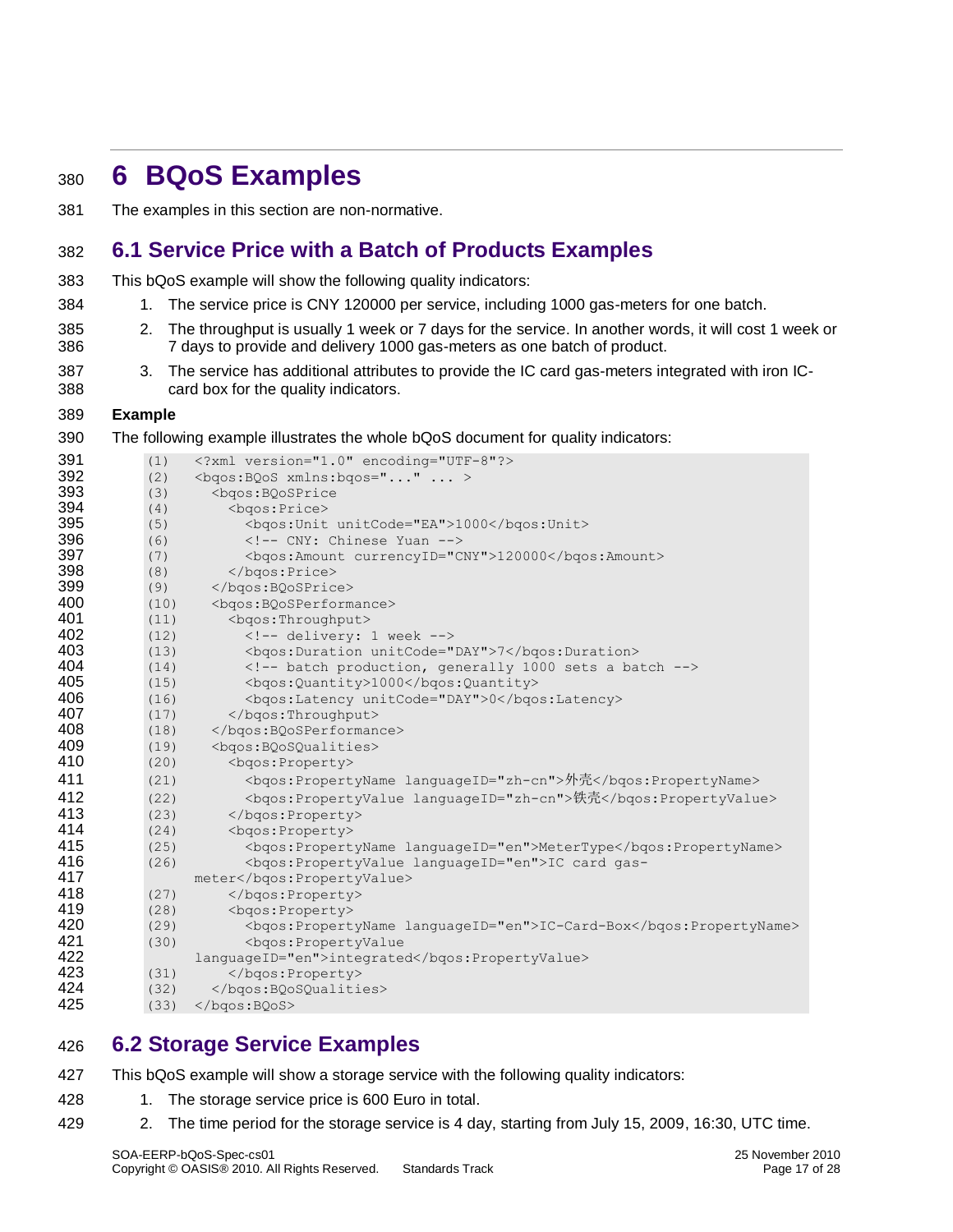430 3. The service has additional attributes of internet tracking and temperature from 70 to 85 degree<br>431 Fahrenheit the quality indicators. Fahrenheit the quality indicators.

#### 432 **Example**

433 The following example illustrates the storage service bQoS for quality indicators:

| 434 | (1)  | xml version="1.0" encoding="UTF-8"?            |
|-----|------|------------------------------------------------|
| 435 | (2)  | $\langle$ bqos: BQoS xmlns: bqos=""  >         |
| 436 | (3)  | <boosprice></boosprice>                        |
| 437 | (4)  | $\langle \text{Price} \rangle$                 |
| 438 | (5)  | <amount currencyid="EUR">600</amount>          |
| 439 | (6)  | $\langle$ /Price>                              |
| 440 | (7)  |                                                |
| 441 | (8)  | <boosperformance></boosperformance>            |
| 442 | (9)  | $<$ TimePeriod $>$                             |
| 443 | (10) | <duration unitcode="DAY">4</duration>          |
| 444 | (11) | <starttime>2009-07-15T16:30:00.0Z</starttime>  |
| 445 | (12) | $\langle$ /TimePeriod>                         |
| 446 | (13) |                                                |
| 447 | (14) | <boosoualities></boosoualities>                |
| 448 | (15) | <property></property>                          |
| 449 | (16) | <propertyname>Internet Tracking</propertyname> |
| 450 | (17) |                                                |
| 451 | (18) | <property></property>                          |
| 452 | (19) | <propertyname>Temperature</propertyname>       |
| 453 | (20) | <propertyvalue>70F-78F</propertyvalue>         |
| 454 | (21) |                                                |
| 455 | (22) |                                                |
| 456 | (23) | $\langle \text{logos:BOoS} \rangle$            |
|     |      |                                                |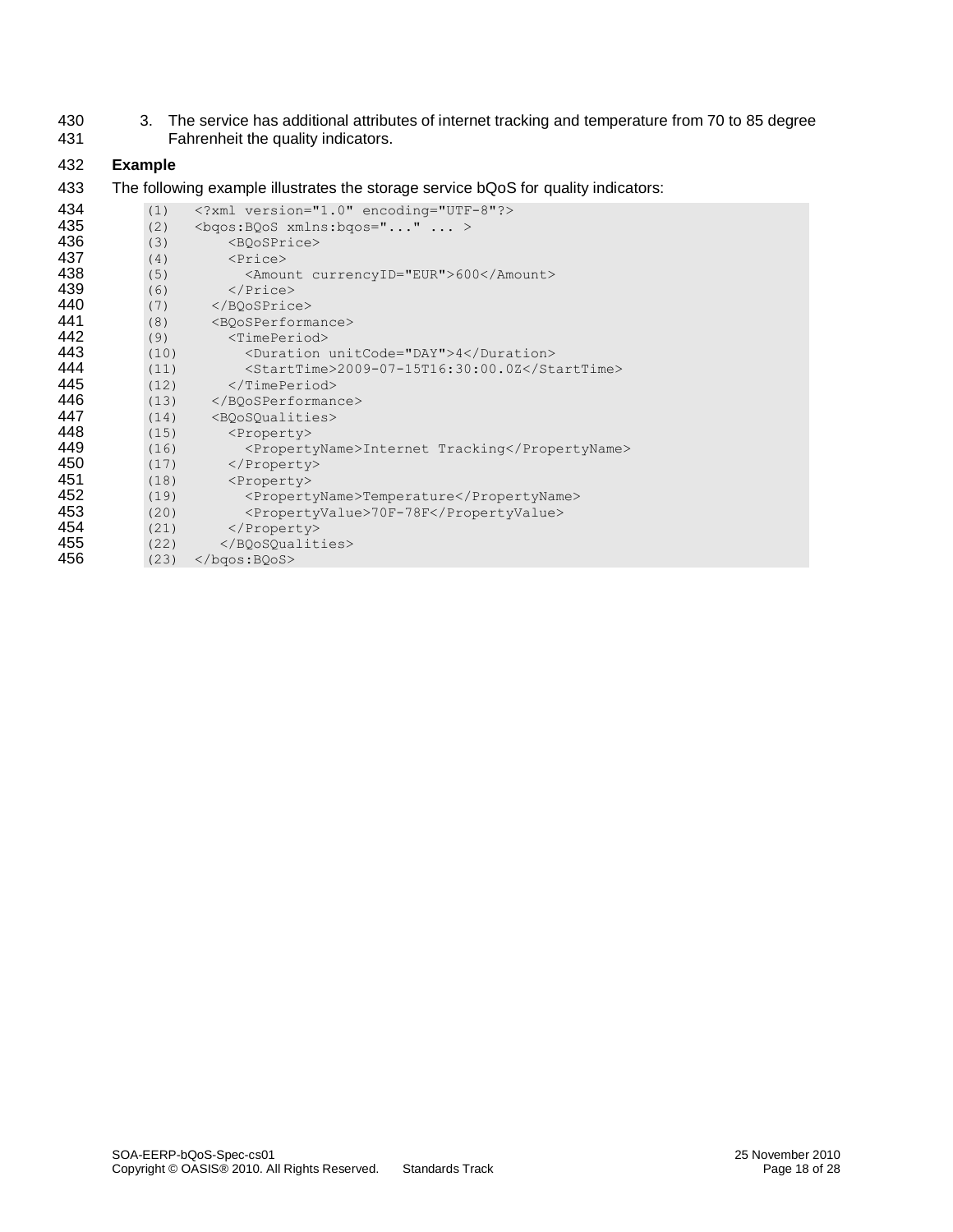# <span id="page-18-0"></span>**7 Conformance**

 An implementation conforms to this specification if it satisfies all of the MUST or REQUIRED level requirements defined within this specification. A SOAP Node MUST NOT use the XML namespace identifier for this specification (listed in Section 1.1) within SOAP Envelopes unless it is compliant with this specification.

 This specification references a number of other specifications (listed in Section 1.4.2). In order to comply with this specification, an implementation MUST implement the portions of referenced specifications necessary to comply with the required provisions of this specification. Additionally, the implementation of the portions of the referenced specifications that are specifically cited in this specification MUST comply with the rules for those portions as established in the referenced specification.

Normative text within this specification takes precedence over normative outlines (as described in section

1.4.1), which in turn take precedence over the XML Schema [XML Schema Part 1, Part 2] and WSDL

[WSDL 1.1] descriptions. That is, the normative text in this specification further constrains the schemas

and/or WSDL that are part of this specification; and this specification contains further constraints on the

elements defined in referenced schemas.

The minimum set of information exchange for bQoS that would allow conforming applications to

exchange information and satisfy the conformance should at least to have

/bqos:BQoS/bqos:BQoSPrice/bqos:Price/bqos:Amount element, like this:

| 475 |       | $(001)$ xml version="1.0" encoding="utf-8"?                                    |
|-----|-------|--------------------------------------------------------------------------------|
| 476 |       | (002) <bqos xmlns="http://docs.oasis-open.org/ns/soa-eerp/bqos/200903"></bqos> |
| 477 | (003) | <boosprice></boosprice>                                                        |
| 478 | (004) | $\langle \text{Price} \rangle$                                                 |
| 479 | (005) | <amount currencyid="USD">0.0</amount>                                          |
| 480 | (006) | $\langle$ /Price>                                                              |
| 481 | (007) |                                                                                |
| 482 | (008) | $\langle$ /BOoS $>$                                                            |
|     |       |                                                                                |

 A nearly empty artifact does not conform to this specification. The following are three non-conform examples.

Non-conform example 1:

```
486 (001) <?xml version="1.0" encoding="utf-8"?>
487 (002) <BQoS xmlns="http://docs.oasis-open.org/ns/soa-eerp/bqos/200903">
488 (003) <BQoSPrice /><br>489 (004) </BOoS>
          (004) </BQoS>
```
Non-conform example 2:

```
491 (001) <?xml version="1.0" encoding="utf-8"?><br>492 (002) <BOoS xmlns="http://docs.oasis-open.org
            492 (002) <BQoS xmlns="http://docs.oasis-open.org/ns/soa-eerp/bqos/200903">
493 (003) < BQoSPerformance />
494 (004) </BQoS>
```
Non-conform example 3:

(001) <?xml version="1.0" encoding="utf-8"?>

```
497 (002) <BQoS xmlns="http://docs.oasis-open.org/ns/soa-eerp/bqos/200903">
```
- 498 (003) <BQoSPrice><br>499 (004) <Price />
- (004) <Price />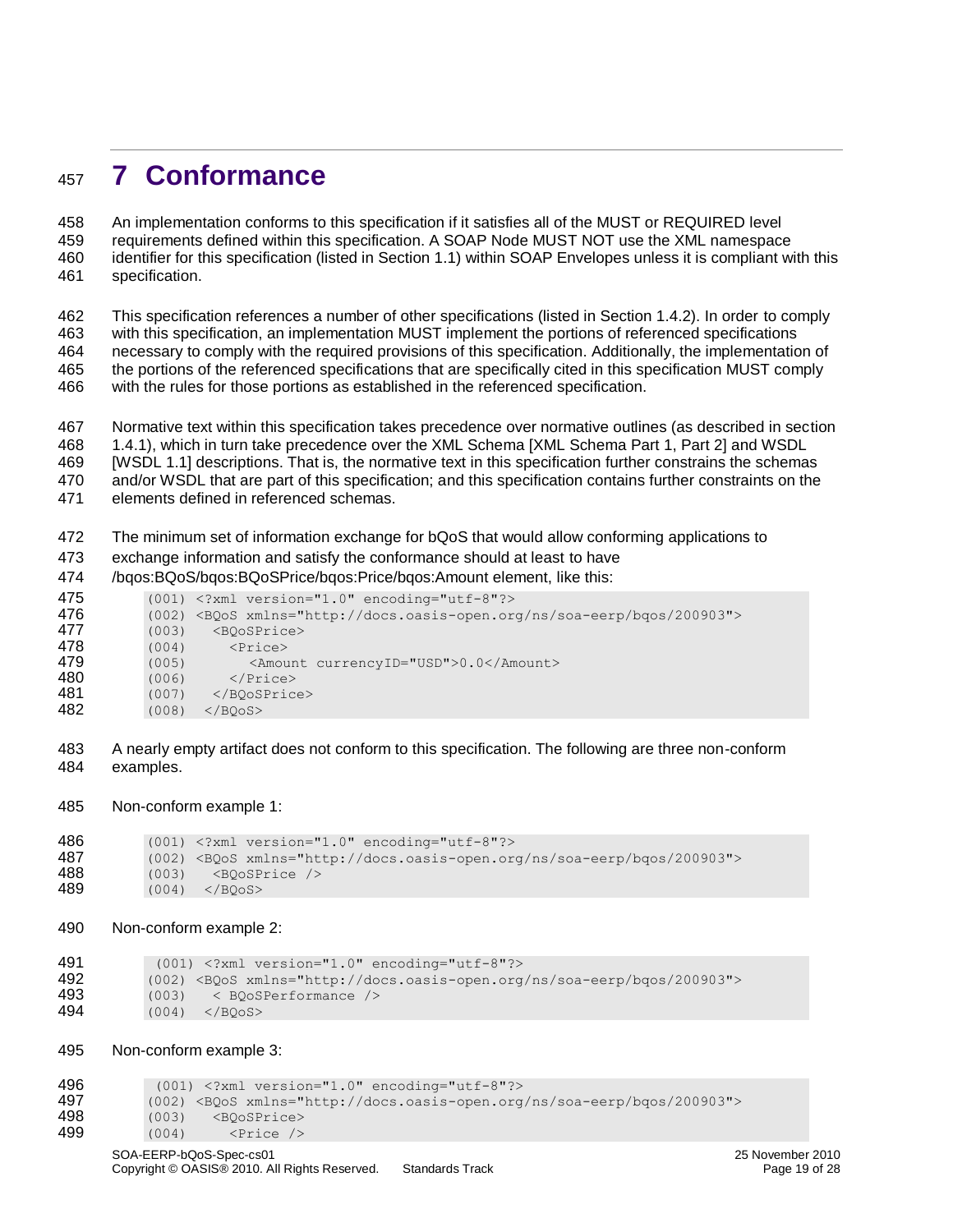| 500 | (005) |                     |
|-----|-------|---------------------|
| 501 | (006) | $\langle$ /BOoS $>$ |

502 This specification defines a number of extensions; compliant services are NOT REQUIRED to implement 503 those extensions defined in this specification. However, if a service implements an aspect of the those extensions defined in this specification. However, if a service implements an aspect of the 504 specification, it MUST comply with the requirements specified (e.g. related "MUST" statements). If an 505 implementation silently ignores unrecognized attributes where any attribute is allowed, or silently ignor implementation silently ignores unrecognized attributes where any attribute is allowed, or silently ignores 506 unrecognized elements where any element is allowed, it should be considered as an interoperable 507 implementation.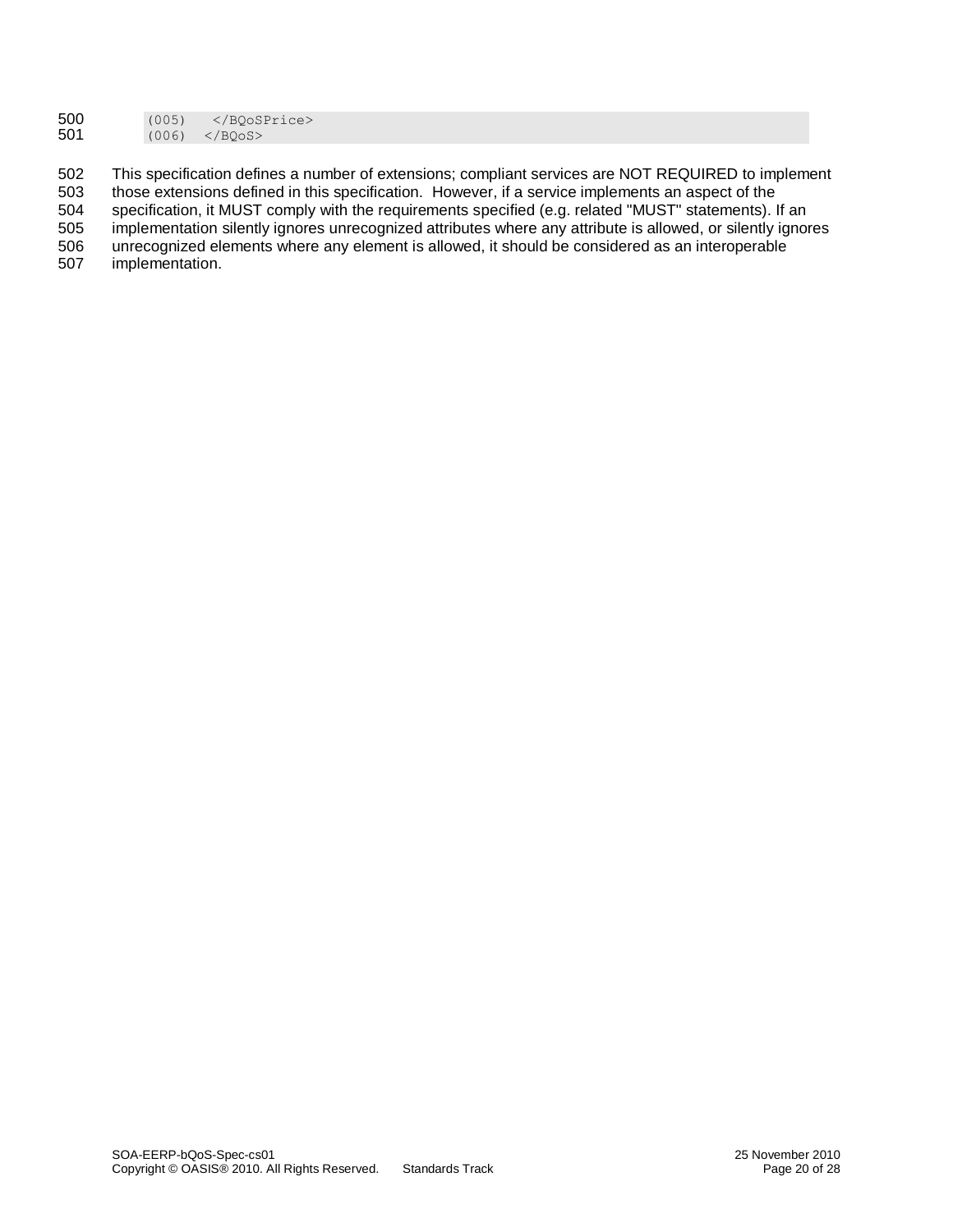# <span id="page-20-0"></span>**A. Acknowledgements**

 The following individuals have participated in the creation of this specification and are gratefully acknowledged:

### **Participants:** Rex Brooks Individual Szu Chang Changfeng Open Standards Platform Software Alliance 514 William Cox, Individual Andy Lee Changfeng Open Standards Platform Software Alliance Carl Mattocks Individual Yulin Xu Changfeng Open Standards Platform Software Alliance Paul Yang Changfeng Open Standards Platform Software Alliance James Zhili Zhang TIBCO Software Inc. Hong Zhou Changfeng Open Standards Platform Software Alliance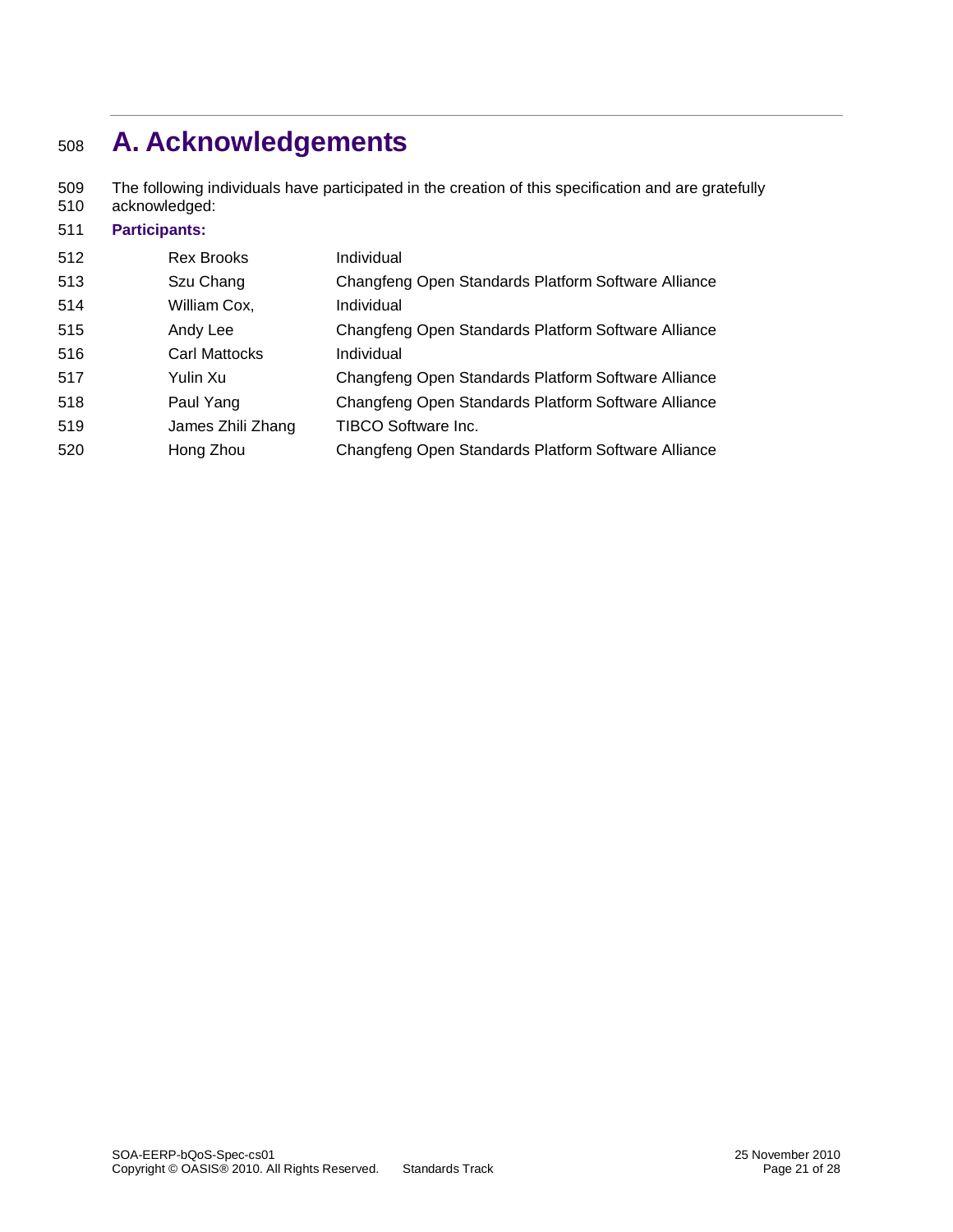### <span id="page-21-0"></span><sup>521</sup> **B. XML Schema**

546

554

568

571

522 Note: The separate machine readable schema document, listed on Section 2.2, is normative. The text 523 included here is non-normative.

```
52 \times ?xml version="1.0" encoding="UTF-8"?>
\frac{525}{2} <!--
          Document Type: EERP-bQoS CD04<br>Create On: 09/12/2010
           Create On:
528
529 -->
530 <!-- ===== xsd:schema Element With Namespaces Declarations ===== --><br>531 <!-- ===== Copyright Notice ===== -->
532 <!--
          OASIS takes no position regarding the validity or scope of any
           intellectual property or other rights that might be claimed to pertain
535 to the implementation or use of the technology described in this
536 document or the extent to which any license under such rights
          might or might not be available; neither does it represent that it has
           made any effort to identify any such rights. Information on OASIS's
           procedures with respect to rights in OASIS specifications can be
540 found at the OASIS website. Copies of claims of rights made<br>
541 available for publication and any assurances of licenses to<br>
542 available, or the result of an attempt made to obtain a general<br>
1 icense or permission 
           available for publication and any assurances of licenses to be made
           available, or the result of an attempt made to obtain a general
           license or permission for the use of such proprietary rights by
           implementors or users of this specification, can be obtained from
           the OASIS Executive Director.
           OASIS invites any interested party to bring to its attention any
548 copyrights, patents or patent applications, or other proprietary rights which may cover technology that may be required to
           implement this specification. Please address the information to the
           OASIS Executive Director.
552 
           Copyright (C) OASIS Open 2008-2010. All Rights Reserved.
           This document and translations of it may be copied and furnished to
           others, and derivative works that comment on or otherwise explain
557 it or assist in its implementation may be prepared, copied,<br>558 published and distributed, in whole or in part, without restriction of
           any kind, provided that the above copyright notice and this
560 paragraph are included on all such copies and derivative works.
561 However, this document itself may not be modified in any way,
562 such as by removing the copyright notice or references to OASIS,<br>563 except as needed for the purpose of developing OASIS
564 specifications, in which case the procedures for copyrights defined in the OASIS Intellectual Property Rights document must be
           566 followed, or as required to translate it into languages other than 
           English.
           The limited permissions granted above are perpetual and will not be
           revoked by OASIS or its successors or assigns.
           This document and the information contained herein is provided on
           an "AS IS" basis and OASIS DISCLAIMS ALL WARRANTIES,
           EXPRESS OR IMPLIED, INCLUDING BUT NOT LIMITED TO ANY
575 WARRANTY THAT THE USE OF THE INFORMATION HEREIN<br>576 WILL NOT INFRINGE ANY RIGHTS OR ANY IMPLIED
           WARRANTIES OF MERCHANTABILITY OR FITNESS FOR A
           PARTICULAR PURPOSE.
579 -->
        580 <xsd:schema xmlns:xsd="http://www.w3.org/2001/XMLSchema" xmlns="http://docs.oasis-
581 open.org/ns/soa-eerp/bqos/200903" xmlns:bqos="http://docs.oasis-open.org/ns/soa-eerp/bqos/200903"
582 xmlns:cbc="urn:oasis:names:specification:ubl:schema:xsd:CommonBasicComponents-2"
        583 xmlns:udt="urn:un:unece:uncefact:data:specification:UnqualifiedDataTypesSchemaModule:2"
584 xmlns:xs="http://www.w3.org/2001/XMLSchema" targetNamespace="http://docs.oasis-open.org/ns/soa-
585 eerp/bqos/200903" elementFormDefault="qualified" attributeFormDefault="unqualified"
        version="1.0">
           s!=- ===== Imports ===== -->
%588 <xsd:import namespace="urn:oasis:names:specification:ubl:schema:xsd:CommonBasicComponents-2"<br>schemalocation="http://docs.oasis-open.org/ubl/os-UBL-2.0/xsd/common/UBL-CommonBasicComponents<br>590 2.0.xsd"/><br>mamespace="urn
        589 schemaLocation="http://docs.oasis-open.org/ubl/os-UBL-2.0/xsd/common/UBL-CommonBasicComponents-
        2.0.xsd"/>
           591 <xsd:import
        592 namespace="urn:un:unece:uncefact:data:specification:UnqualifiedDataTypesSchemaModule:2"
593 schemaLocation="http://docs.oasis-open.org/ubl/os-UBL-
594 2.0/xsd/common/UnqualifiedDataTypeSchemaModule-2.0.xsd"/>
595 <!-- ===== Root Element ===== -->
```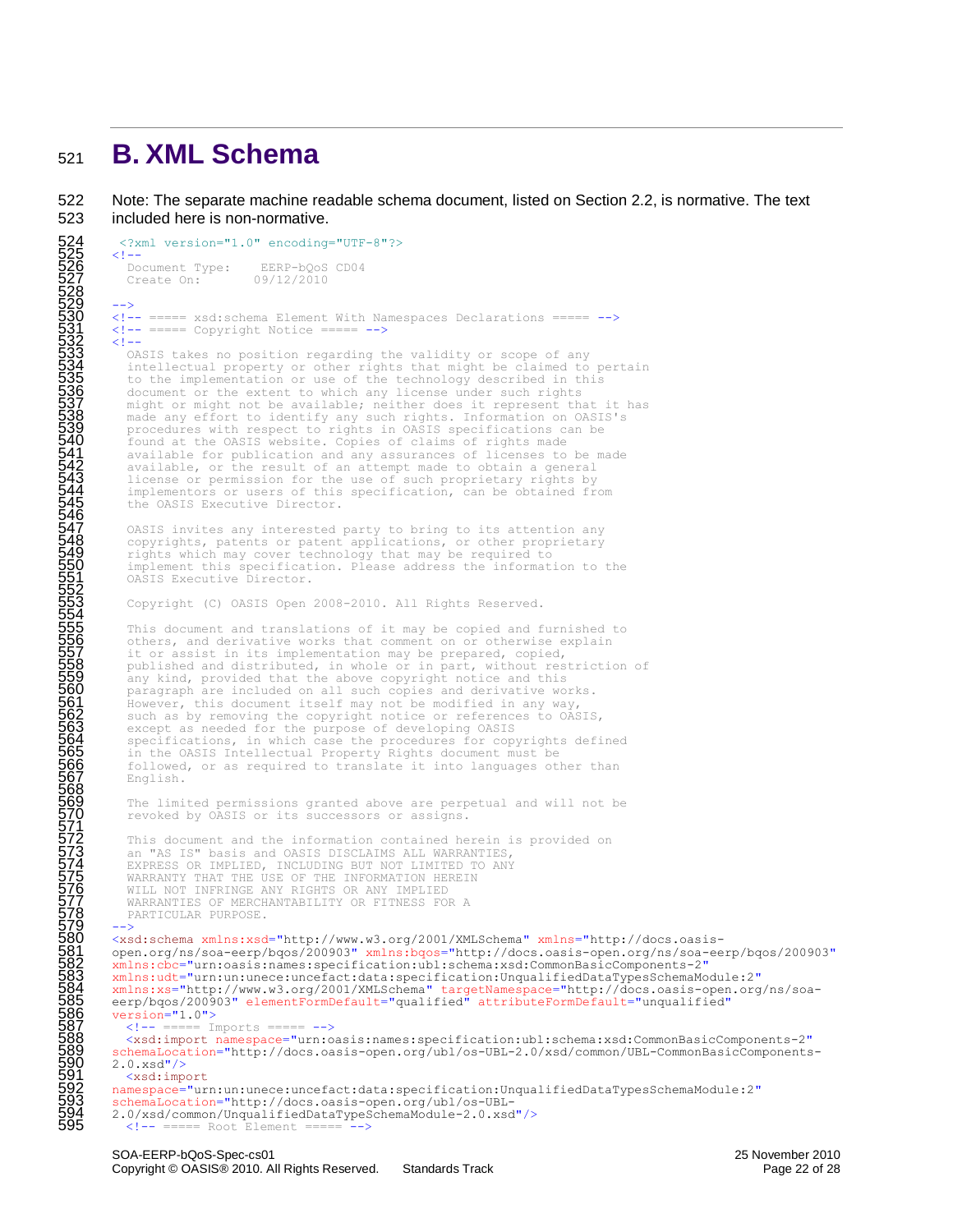596 <xsd:element name="BQoS" type="BQoSType"><br>597 <xsd:annotation><br>598 <xsd:documentation>Root element of Bu:<br>599 </xsd:annotation><br>600 </xsd:element> <xsd:annotation> 598 <xsd:documentation>Root element of Business Quality of Service (bQoS)</xsd:documentation> 599 </xsd:annotation> 600 </xsd:element><br>601 <!-- ===== Element<br>602 <xsd:element n<br>603 <xsd:annotat: ===== Element Declarations ===== --> 602 <xsd:element name="Amount" type="cbc:AmountType"> 603 <xsd:annotation><br>604 <xsd:documenta 604 <xsd:documentation>Amount element</xsd:documentation><br>605 </xsd:annotation><br>606 </xsd:element> </xsd:annotation> 606 </xsd:element><br>607 <xsd:element n<br>608 <xsd:annotat 607 <xsd:element name="BQoSPerformance" type="BQoSPerformanceType"> 608 <xsd:annotation><br>609 <xsd:documenta 609<br>
(staticocumentation)Performance aspect of the service that has time period for the time to<br>
610 complete the whole service job, the throughput for duration to complete number of jobs, or an<br>
611 original elements. </x complete the whole service job, the throughput for duration to complete number of jobs, or an optional elements. </xsd:documentation> </xsd:annotation> 613 </xsd:element> 614 <xsd:element name="BQoSPrice" type="BQoSPriceType"> 615 <xsd:annotation>  $616$  <xsd:documentation>The Price element for bQoS, price aspects of the service, describes the  $617$  price for the service, including the price and other optional elements. </xsd:documentation>  $\langle x \rangle$  </xsd: annotation> 619 </xsd:element> 620 <xsd:element name="BQoSQualities" type="BQoSQualitiesType"> 621 <xsd:annotation> 622 <xsd:documentation>Quality aspect of the service is measured in terms of additional 623 properties and attributes. It has a list of property for BQoSQualities and other optional elements. </xsd:documentation> 625 </xsd:annotation> 626 </xsd:element> 627 <xsd:element name="Duration" type="cbc:DurationMeasureType"> 628 <xsd:annotation> 629 <xsd:documentation>Duration element is the duration to complete the service. It uses 630 cbc:DurationMeasureType from UBL that has a required unitCode attribute for unit of measurement on the time. </xsd:documentation> </xsd:annotation> 633 </xsd:element> 634 <xsd:element name="Latency" type="cbc:DurationMeasureType"><br>635 <xsd:annotation><br>636 <xsd:documentation>Latency describes the time delay bef 635 <xsd:annotation> 636 <xsd:documentation>Latency describes the time delay before a service is expected to begin.<br>637 It uses cbc:DurationMeasureType from UBL that has a required unitCode attribute for unit of measurement on the time. </xsd: It uses cbc:DurationMeasureType from UBL that has a required unitCode attribute for unit of measurement on the time. <br>
</xsd:documentation> measurement on the time. 639  $\langle x \rangle$  /xsd:annotation><br>640  $\langle x \rangle$  /xsd:element> 640 </xsd:element><br>641 <xsd:element n<br>642 <xsd:annotat 641 <xsd:element name="Price" type="PriceType"> 642 <xsd:annotation><br>643 <xsd:documenta 643 <xsd:documentation>Price element for bQoS that is the single price </xsd:documentation><br>644 </xsd:element><br>645 </xsd:element> 644 </xsd:annotation> 645 </xsd:element><br>646 <xsd:element n<br>647 <xsd:annotat:<br>648 <xsd:docume 646 <xsd:element name="Property" type="PropertyType"> 647 <xsd:annotation> 648 <xsd:documentation>Property element is for additional property or attribute for quality<br>650 measurement of the service in bQoS that has name and value pair to describe the quality of the<br>650 service.</xsd:element<br>651 < measurement of the service in bQoS that has name and value pair to describe the quality of the service.</xsd:documentation> 651 </xsd:annotation> 652 </xsd:element> 653 <xsd:element name="PropertyName" type="PropertyNameType"> 654 <xsd:annotation> 655 <xsd:documentation>Property name is a required element for the name in the name and value pair in the Property element. It uses bqos:PropertyNameType which is a cbc:NamType from UBL that<br>has a optional languageID attribute for language code. </xsd:documentation> has a optional languageID attribute for language code. </xsd:annotation> 659 </xsd:element> 660 <xsd:element name="PropertyValue" type="PropertyValueType"><br>661 <xsd:annotation><br>662 <xsd:documentation>Value of the Property or Attribute</:<br>663 </xsd:annotation><br>664 </xsd:element> 661 <xsd:annotation> 662 <xsd:documentation>Value of the Property or Attribute</xsd:documentation> 663 </xsd:annotation> 664 </xsd:element> 665 <xsd:element name="Quantity" type="cbc:BaseQuantityType"> 666 <xsd:annotation><br>667 <xsd:documenta 667 <xsd:documentation>Quantity is the numbers for the throughput, with an attribute of unit of 668 measurement, such as EA, pounds, cubic-feet, etc.  $\langle x \rangle$ xsd:documentation><br>669 </xsd:annotation> measurement, such as EA, pounds, cubic-feet, etc. </xsd:documentation> 669 </xsd:annotation><br>670 </xsd:element><br>671 <xsd:element name='<br>672 <xsd:annotation> 670 </xsd:element> 671 <xsd:element name="StartTime" type="udt:DateTimeType"> 672 <xsd:annotation><br>673 <xsd:documenta<br>674 service.</xsd:docume<br>675 </xsd:annotation 673 <xsd:documentation>StartTime is the date and time to start the service.</xsd:documentation>  $675$   $\leq$ /xsd:annotation><br>676  $\leq$ /xsd:element> 676 </xsd:element> 677 <xsd:element name="TimePeriod" type="TimePeriodType">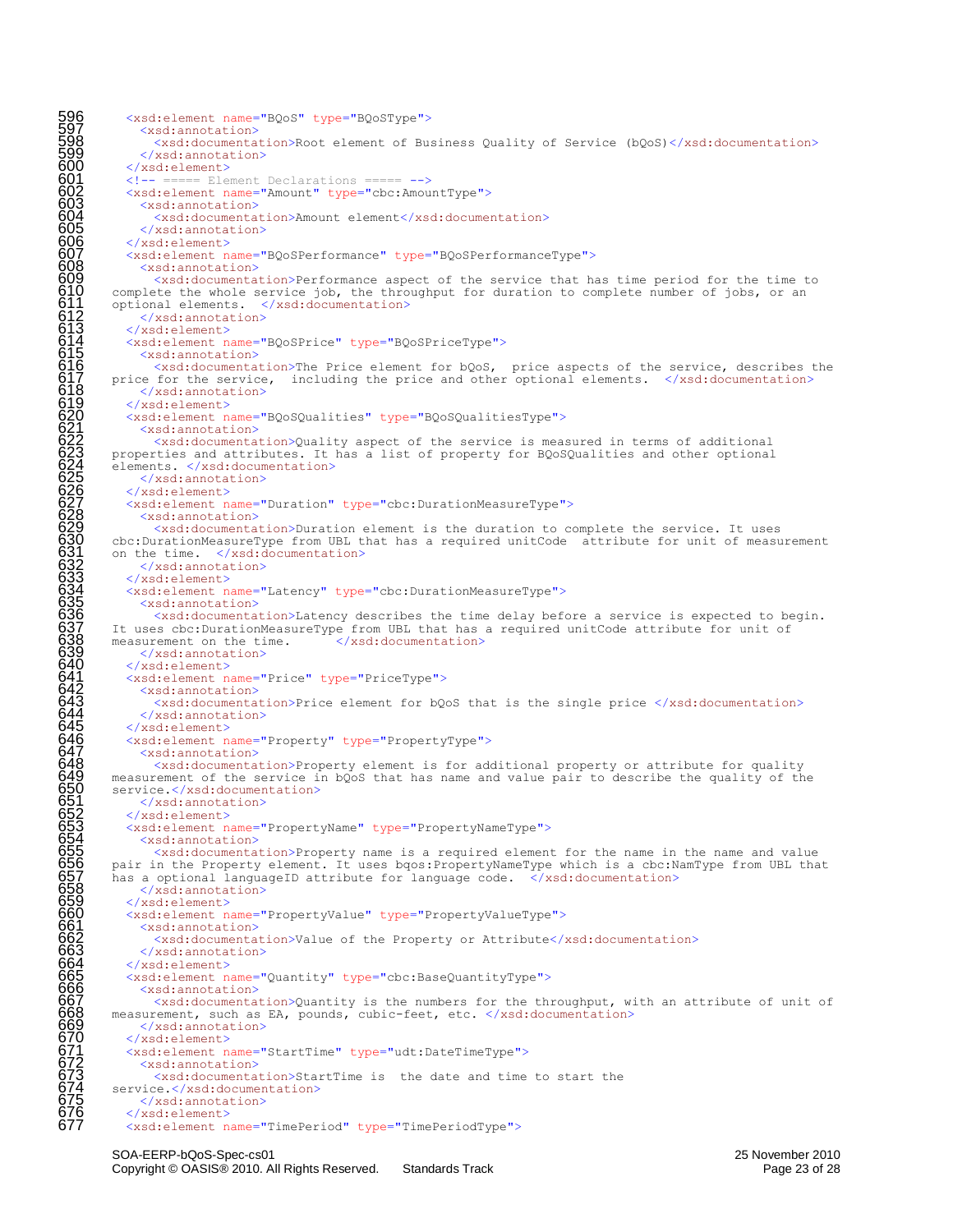```
678 <xsd:annotation><br>679 <xsd:documenta<br>680 duration to complete<br>681 </xsd:documentation><br>682 </xsd:annotation><br>683 </xsd:element>
                  679 <xsd:documentation>TimePeriod is the time period to complete the service, including the 
          duration to complete the service, and optional elements for start time and latency
          681 </xsd:documentation>
               682 </xsd:annotation>
683 </xsd:element>
            684 <xsd:element name="Throughput" type="ThroughputType">
685 <xsd:annotation><br>686 <xsd:documenta
686 \leq <xsd:documentation>The performance is measured by is the amount of work that a service can<br>687 provide in a given time period. </xsd:documentation><br>688 c/xsd:annotation>
         provide in a given time period. </xsd:documentation>
688 </xsd:annotation><br>689 </xsd:element><br>690 <xsd:element name="
             689 </xsd:element>
690 <xsd:element name="Unit" type="cbc:BaseUnitMeasureType"><br>691 <xsd:annotation><br>692 <xsd:documentation>Number of units with unit of meas
               <xsd:annotation>
692 <br>
\langle x\text{sd:documentation}\rangleNumber of units with unit of measurement\langle x\text{sd:documentation}\rangle<br>
\langle x\text{sd:element}\rangle693 </xsd:annotation>
694 </xsd:element><br>695 <!-- Extension<br>696 <xsd:element n<br>697 <xsd:annotat
            \langle -\rangle Extension \langle -\rangle696 <xsd:element name="BQoSExtension">
6988 <br>
\frac{6988}{100000}<br>
\frac{400000}{100000}<br>
\frac{400000}{10000}<br>
\frac{400000}{10000}<br>
\frac{400000}{10000}<br>
\frac{400000}{10000}<br>
\frac{400000}{10000}<br>
\frac{400000}{10000}<br>
\frac{4000000}{10000}<br>
\frac{4000000}{10000}<br>
\frac{40000000698 <xsd:documentation>Additional bQoS elements </xsd:documentation>
               699 </xsd:annotation>
               700 <xsd:complexType mixed="true">
                 701 <xsd:choice minOccurs="0" maxOccurs="unbounded">
                    702 <xsd:any processContents="skip" minOccurs="0" maxOccurs="unbounded"/>
                 \langle xsd:choice\rangle704 <xsd:attribute name="optional" type="xsd:boolean" use="optional" default="true"/>
               </xsd:complexType>
            </xsd:element>
            707 <!-- ===== Type Definitions ===== -->
            708 <xsd:complexType name="BQoSPerformanceType">
               <xsd:annotation>
                  <xsd:documentation>Complex type for the performance aspect of the service
         bQoS</xsd:documentation>
               </xsd:annotation>
               <xsd:choice>
                 714 <xsd:element ref="TimePeriod">
                    <xsd:annotation>
                       <xsd:documentation>TimePeriod is the time period to complete the service, including the
          duration to complete the service, and optional elements for start time and
          latency.</xsd:documentation>
                    </xsd:annotation>
                 </xsd:element>
                 721 <xsd:element ref="Throughput"/>
                  722 <xsd:any namespace="##other" processContents="lax" minOccurs="0" maxOccurs="unbounded"/>
               </xsd:choice>
               724 <xsd:anyAttribute namespace="##any" processContents="lax"/>
            725 </xsd:complexType>
726 <xsd:complexType name="BQoSPriceType"><br>727 <xsd:annotation>
                  <xsd:documentation>Complex type for the price/cost aspect of the service
         729 bQoS</xsd:documentation>
               730 </xsd:annotation>
               731 <xsd:sequence>
                 732 <xsd:element ref="Price">
                    733 <xsd:annotation>
                      734 <xsd:documentation>Price element that represent the single price for 
         BQoSPrice.</xsd:documentation>
                    </xsd:annotation>
                 737 </xsd:element>
                 738 <xsd:any namespace="##other" processContents="lax" minOccurs="0" maxOccurs="unbounded"/>
               739 </xsd:sequence>
               740 <xsd:anyAttribute namespace="##any" processContents="lax"/>
            741 </xsd:complexType>
            742 <xsd:complexType name="BQoSQualitiesType">
               <xsd:annotation>
                  744 <xsd:documentation>Complex type for the Quality related aspects of the service BQoS 
          </xsd:documentation>
               746 </xsd:annotation>
               <xsd:sequence>
                 748 <xsd:element ref="Property" maxOccurs="unbounded">
                    <xsd:annotation>
\frac{750}{750} \sim \frac{250}{750} \sim \frac{250}{751} measurement of the service in bQoS that has name and value pair to describe the quality of the
         service.</xsd:documentation>
                    </xsd:annotation>
                  </xsd:element>
                  755 <xsd:any namespace="##other" processContents="lax" minOccurs="0" maxOccurs="unbounded"/>
               756 </xsd:sequence>
               757 <xsd:anyAttribute namespace="##any" processContents="lax"/>
 758        </xsd:complexType><br>759         <xsd:complexType n
            759 <xsd:complexType name="BQoSType">
```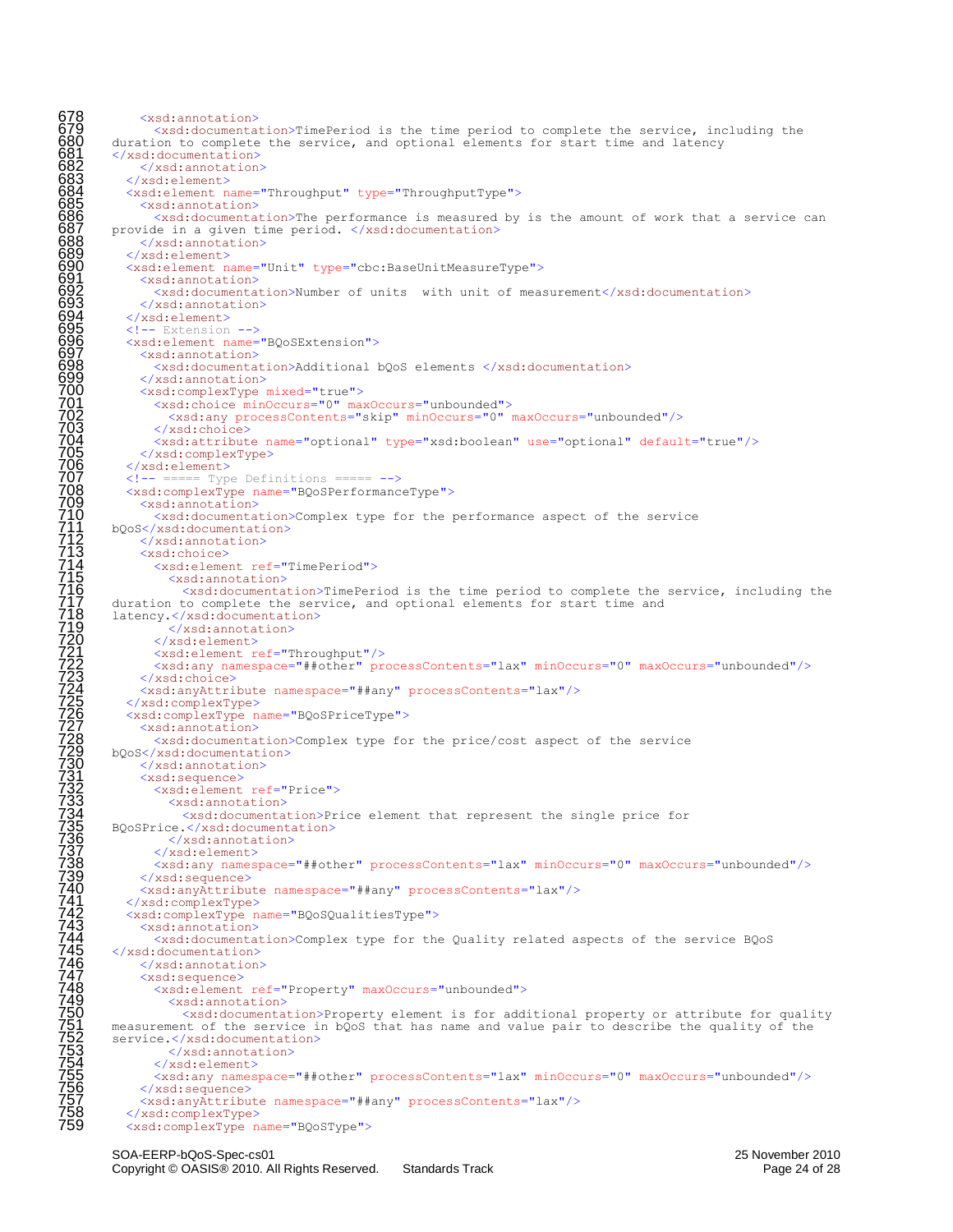```
760 <xsd:annotation><br>
762 </xsd:annotation><br>
762 </xsd:annotation<br>
762 </xsd:annotation<br>
763 <xsd:annotation<br>
766 <xsd:annotation<br>
7766 <xsd:annotation<br>
7770 <xsd:element<br>
7770 <xsd:element<br>
7771 <xsd:element<br>
7773 in the 
                  761 <xsd:documentation>Complex type for the Business QoS</xsd:documentation>
               762 </xsd:annotation>
               763 <xsd:sequence>
                 764 <xsd:element ref="BQoSPrice">
                   <xsd:annotation>
                      766 <xsd:documentation>The Price element for bQoS that describes the price for the service. 
         Price can be expressed in various ways.</xsd:documentation>
                    768 </xsd:annotation>
                 769 </xsd:element>
                 770 <xsd:element ref="BQoSPerformance" minOccurs="0">
                   <xsd:annotation>
                      772 <xsd:documentation>BQoSPerformance element for bQoS is the quality of service measured 
         in the time to complete, or alternatively as throughput and latency.</xsd:documentation>
                    </xsd:annotation>
                 775 </xsd:element>
                 776 <xsd:element ref="BQoSQualities" minOccurs="0">
                   <xsd:annotation>
                      <xsd:documentation>The Quality elements for bQoS that describes additional properties
         and attributes for the service. It has a list of property for BQoSQualities and other optional
         elements. </xsd:documentation>
                    781 </xsd:annotation>
                 \langle xsd:element>
                 783 <xsd:element ref="BQoSExtension" minOccurs="0" maxOccurs="unbounded">
                   <xsd:annotation>
                      785 <xsd:documentation>Other aspects of "quality of business"</xsd:documentation>
                   786 </xsd:annotation>
                 </xsd:element>
               </xsd:sequence>
              789 <xsd:anyAttribute namespace="##any" processContents="lax"/>
            790 </xsd:complexType>
            791 <xsd:complexType name="PriceType">
               <xsd:annotation>
                 793 <xsd:documentation>Complex type for Pricing or Billing for the service</xsd:documentation>
               </xsd:annotation>
               <xsd:sequence>
                 796 <xsd:element ref="Unit" minOccurs="0">
                   <xsd:annotation>
                      798 <xsd:documentation>Number of units is a optional element that includes the unit of 
         measurement. </xsd:documentation>
                    </xsd:annotation>
801 </xsd:element>
                 802 <xsd:element ref="Amount">
803 <xsd:annotation><br>804 <xsd:documenta
804 <xsd:documentation>Amount is a required element in the Price element. It uses<br>805 cbc:AmountType from UBL that has a required currencyID attribute for currency<br>806 code.</xsd:documentation>
         cbc:AmountType from UBL that has a required currencyID attribute for currency
806 code.</xsd:documentation><br>807 </xsd:annotation>
807 </xsd:annotation><br>808 </xsd:element><br>809 </xsd:sequence>
                 808 </xsd:element>
809 </xsd:sequence><br>810 </xsd:complexType<br>811 <<xsd:complexType<br>812 <xsd:complexType<br>812 <xsd:anotation<br>813 <<xsd:alocument<br>814 </xsd:alocument<br>815 </xsd:alocument<br>815 </xsd:anotation<br>8217 <xsd:element<br>818 <xsd:element<br>820
            810 </xsd:complexType>
            811 <xsd:complexType name="PropertyType">
               812 <xsd:annotation>
                 813 <xsd:documentation>Complex type for addtional property or attribute for 
         quality</xsd:documentation>
               </xsd:annotation>
               <xsd:sequence>
817 <xsd:element ref="PropertyName"/>
818 <xsd:element ref="PropertyValue" minOccurs="0">
                   819 <xsd:annotation>
                      820 <xsd:documentation>Value of the Property or Attribute. It uses bqos:PropertyValueType 
         which is a cbc:NamType from UBL that has a optional languageID attribute for language code.
         </xsd:documentation>
                    823 </xsd:annotation>
                 </xsd:element>
               825 </xsd:sequence>
               826 <xsd:anyAttribute namespace="##any" processContents="lax"/>
            827 </xsd:complexType>
            828 <xsd:complexType name="PropertyNameType">
              <xsd:annotation>
                 830 <xsd:documentation>Complex type for property or attribute name </xsd:documentation>
               831 </xsd:annotation>
              <xsd:simpleContent>
833 <xsd:extension base="cbc:NameType"><br>834 <xsd:anyAttribute namespace="##an<br>835 </xsd:extension><br>836 </xsd:simpleContent>
                   834 <xsd:anyAttribute namespace="##any" processContents="lax"/>
                 </xsd:extension>
836 </xsd:simpleContent><br>837 </xsd:complexType><br>838 <xsd:complexType name=<br>839 <xsd:annotation>
            837 </xsd:complexType>
            838 <xsd:complexType name="PropertyValueType">
839 <xsd:annotation><br>840 <xsd:documenta
840 <xsd:documentation>Complex type for property or attribute value. </xsd:documentation><br>841 </xsd:annotation>
               </xsd:annotation>
```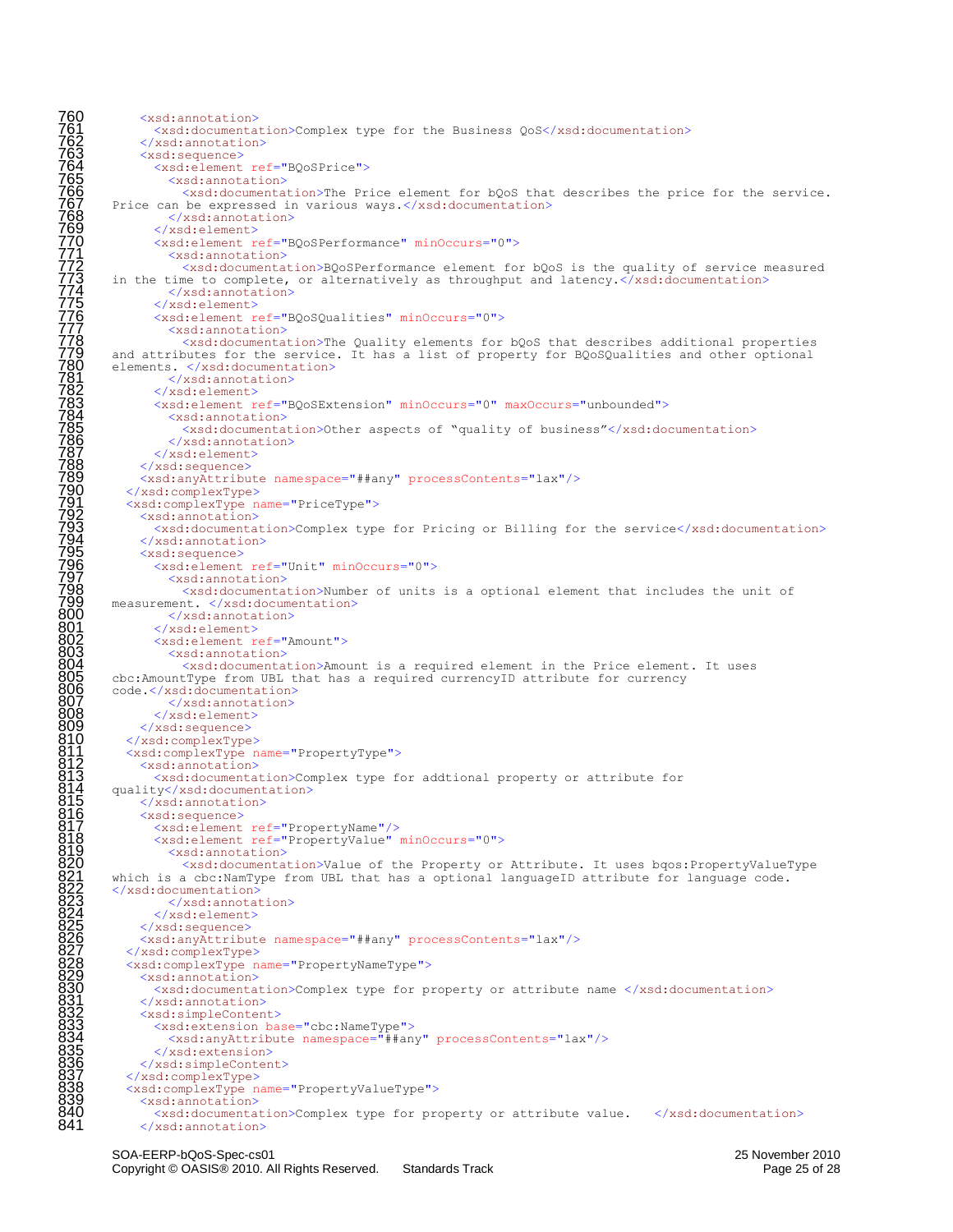```
842<br>
8444 <xsd:simpleContent><br>
8444 <xsd:simpleContent<br>
8444 </xsd:simpleContent<br>
8445 </xsd:complexType><br>
8446 <xsd:complexType name<br>
8446 <xsd:complexType name<br>
8448 <xsd:nanotation><br>
850 <xsd:nanotation><br>
850 <xsd:nanot
                    843 <xsd:extension base="cbc:ValueType"/>
                 844 </xsd:simpleContent>
              845 </xsd:complexType>
              846 <xsd:complexType name="QualitiesType">
                 847 <xsd:annotation>
                    848 <xsd:documentation>Complex type for Quality elements </xsd:documentation>
                 849 </xsd:annotation>
                 850 <xsd:sequence>
851 <xsd:element ref="Property" maxOccurs="unbounded"/>
852 <xsd:any namespace="##other" processContents="lax" minOccurs="0" maxOccurs="unbounded"/>
                 853 </xsd:sequence>
                 854 <xsd:anyAttribute namespace="##any" processContents="lax"/>
              855 </xsd:complexType>
              856 <xsd:complexType name="TimePeriodType">
                 857 <xsd:annotation>
858<br>
8589 <xsd:annotation><br>
2000 <xsd:annotation><br>
2000 <xsd:annotation><br>
2000 <xsd:annotation><br>
2000 <xsd:element ref="Duration"><br>
867 <xsd:documentation><br>
2015 <xsd:documentation><br>
2015 xadidocumentation><br>
2016 from UBI 
                 859 </xsd:annotation>
                 860 <xsd:sequence>
                   861 <xsd:element ref="Duration">
                      862 <xsd:annotation>
                          863 <xsd:documentation>Duration to complete the service. It uses cbc:DurationMeasureType 
          from UBL that has a required unitCode attribute for unit of measurement on the time.
           865 </xsd:documentation>
                       866 </xsd:annotation>
                    867 </xsd:element>
                   868 <xsd:element ref="Latency" minOccurs="0">
                      <xsd:annotation>
                         870 <xsd:documentation>Latency is an optional element that describes the time delay before a 
           service is expected to begin. It uses cbc:DurationMeasureType from UBL that has a required unitCode attribute for unit of measurement on the time. \langle x \ranglesd:documentation>
           unitCode attribute for unit of measurement on the time.
                       </xsd:annotation>
                    874 </xsd:element>
                   875 <xsd:element ref="StartTime" minOccurs="0">
                       <xsd:annotation>
                          877 <xsd:documentation>StartTime is an optional element for the date and time to start the 
          service. It uses udt:DateTimeType which is in UTC time format .</xsd:documentation>
879 </xsd:annotation>
880 </xsd:element><br>881 </xsd:sequence><br>882 <xsd:anyAttribut
                 </xsd:sequence>
882 <xsd:anyAttribute namespace="##any" processContents="lax"/><br>883 </xsd:complexType>
883 </xsd:complexType><br>884 <xsd:complexType n<br>885 <xsd:annotation>
              884 <xsd:complexType name="ThroughputType">
885 <xsd:annotation><br>886 <xsd:documenta
886 <xsd:documentation>Complex type for the throughput </xsd:documentation><br>887 </xsd:annotation><br>888 <xsd:sequence>
                 887 </xsd:annotation>
888 <xsd:sequence>
889 <xsd:element ref="Duration"><br>890 <xsd:annotation><br>891 <xsd:documentation>Durat
                      890 <xsd:annotation>
891 <xsd:documentation>Duration element is a required element in the Throughput element.<br>892 This is the duration to complete the service. It uses cbc:DurationMeasureType from UBL that has<br>893 required unitCode attribute f
892 This is the duration to complete the service. It uses cbc:DurationMeasureType from UBL that has a required unitCode attribute for unit of measurement on the time. </xsd:documentation>
894 </xsd:annotation><br>895 </xsd:element><br>896 <xsd:element ref="0<br>897 <xsd:annotation>
                   895 </xsd:element>
                   896 <xsd:element ref="Quantity">
897 <xsd:annotation>
898 <xsd:documentation>Quantity is the numbers for the throughput, with an attribute of unit 
899 of measurement, such as EA, pounds, cubic-feet, etc. The numbers for the throughput, with attribute of Unit of measurement, such as EA, lb, cubic-feet, etc.</xsd:documentation>
901 <br>
Superior System (1990)<br>
Superior (1990)<br>
Superior (1990)<br>
Superior (1991)<br>
Superior (1991)<br>
Superior (1991)<br>
Superior (1991)
                    902 </xsd:element>
903 <xsd:element ref="Latency" minOccurs="0"/><br>904 </xsd:sequence><br>905 <xsd:anyAttribute namespace="##any" processC<br>906 </xsd:complexType>
                 904 </xsd:sequence>
                 905 <xsd:anyAttribute namespace="##any" processContents="lax"/>
906 </xsd:complexType><br>907 </xsd:schema>
           \langle xsd:schema>
```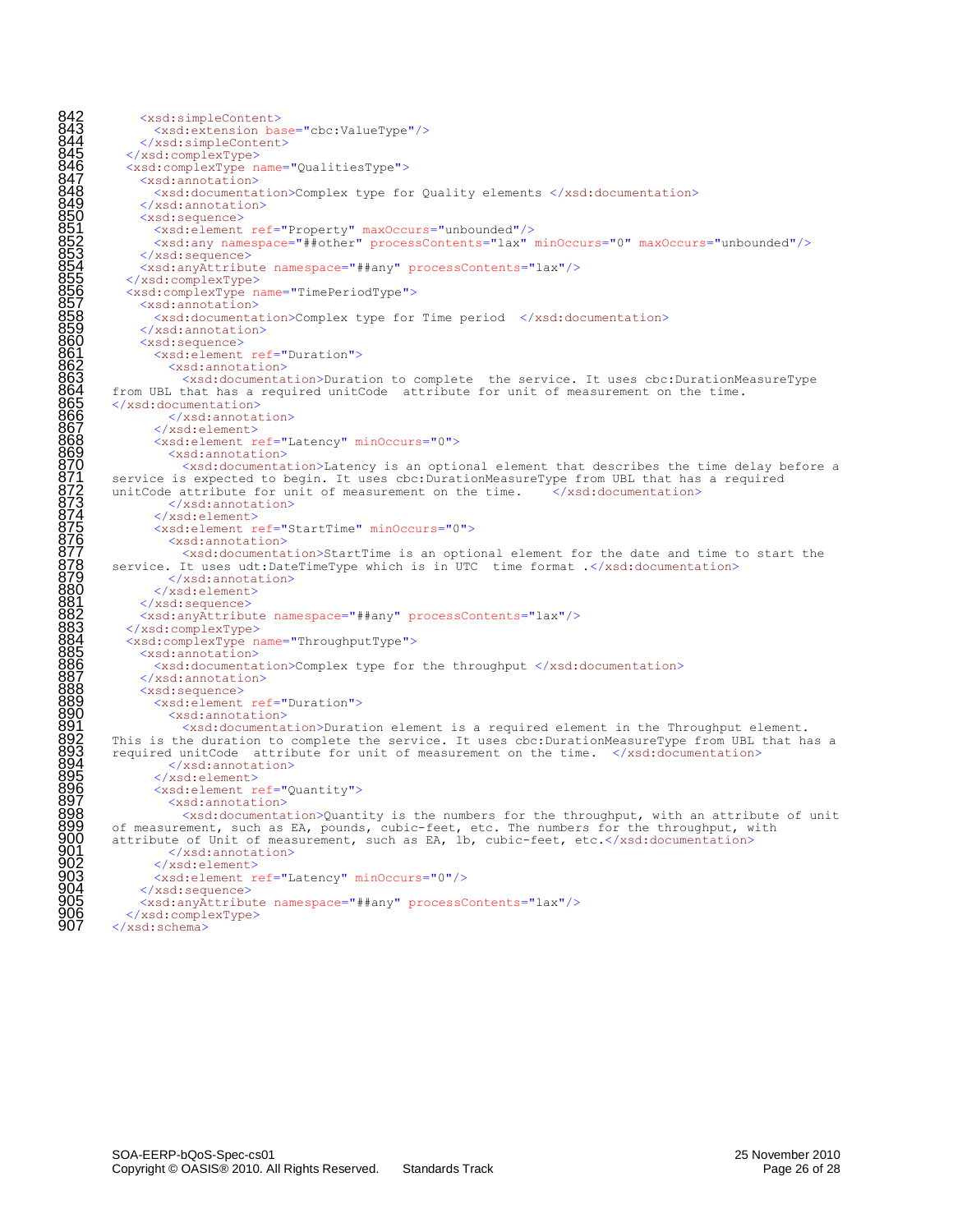# <span id="page-26-0"></span><sup>908</sup> **C. Non-Normative Text**

909 None